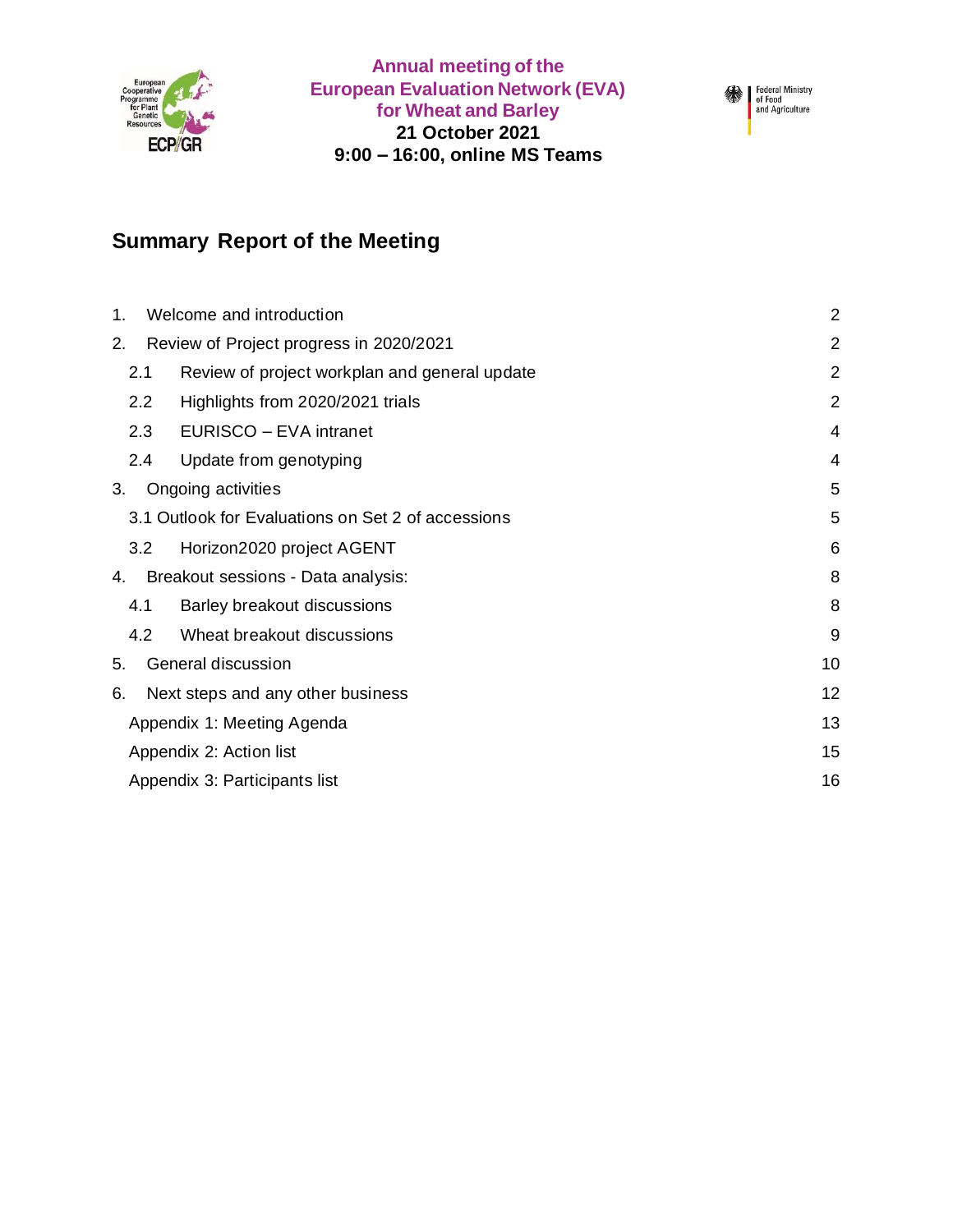The 2<sup>nd</sup> Annual Project meeting of the EVA Wheat and Barley network took place on 21 October 2021, 9:00 to 16:00, on MS Teams. The agenda of the meeting is attached as Appendix 1 and the list of participants as Appendix 3.

## <span id="page-1-0"></span>**1. Welcome and introduction**

The EVA Coordinator, Sandra Goritschnig, opened the meeting, reminding participants of the expected outcomes of the meeting and highlighting the shared documents folder of the network where partners could find all relevant templates and reference documents.

# <span id="page-1-1"></span>**2. Review of Project progress in 2020/2021**

#### <span id="page-1-2"></span>**2.1 Review of project workplan and general update**

The EVA Coordinator presented a general update on the EVA project. The EVA website had been updated, partners were invited to visit it at [https://www.ecpgr.cgiar.org/european-evaluation](https://www.ecpgr.cgiar.org/european-evaluation-network-eva/eva-networks/wheat-and-barley)[network-eva/eva-networks/wheat-and-barley](https://www.ecpgr.cgiar.org/european-evaluation-network-eva/eva-networks/wheat-and-barley) and provide feedback. Partners were informed of an additional no-cost extension of the project until November 2023, granted by the German donors in February 2021, and intended to compensate for delays in the implementation of the project due to Covid-19, including the lack of opportunity for strategic discussions during in-person project meetings. The Cooperation Agreement had been signed by all 48 networks partners from 21 countries and a compiled document with all signature pages made available on sharepoint. The EVA-EURISCO intranet, the platform to store and display phenotypic data collected in the EVA network,was nearing completion and was presented during the meeting.

The original workplan was reviewed and the time overlap between activities related to different evaluation cycles highlighted. The project funded by the German government provides for two cycles of evaluations of up to 1,500 accessions in total (~150-200 accessions per crop per geographic zone), including the development of the EVA-EURISCO intranet and genotyping of all evaluated accessions. The Horizon2020 project AGENT (Activated GEnebank NeTwork), which contains a work package that allows for extending the current EVA Wheat and Barley network by providing funds for a third round of multiplications in 2022 and evaluations in 2023-2024, was also presented during the meeting in more detail.

#### <span id="page-1-3"></span>**2.2 Highlights from 2020/2021 trials**

During the first round of evaluations, a total of 1,153 accessions were evaluated by 32 organizations at around 100 evaluation sites in 16 countries across Europe. The numbers of evaluation sites ranged from nine sites for durum wheat, which was only evaluated by partners in the Southern Zone, to 35 sites for winter wheat, which was evaluated across all zones. It should be noted that 70 winter wheat accessions from the German genebank were evaluated in all zones.

Partners were reminded to provide their evaluation data to the EVA Coordinator as soon as possible, using the provided data templates and including relevant metadata on their experiments (e.g. GPS coordinates of field site, experiment start and end dates, field setup, sowing density, treatments as necessary). GPS coordinates will be used to extract weather data from appropriate databases during data analysis. Comments should be used to provide non-standard observations or notes on the trial. It was also highlighted that only permitted scoring values, as provided by the standard protocols and data collection templates, should be used, and that a guidance document on the data collection templates was available on the project sharepoint. Feedback on the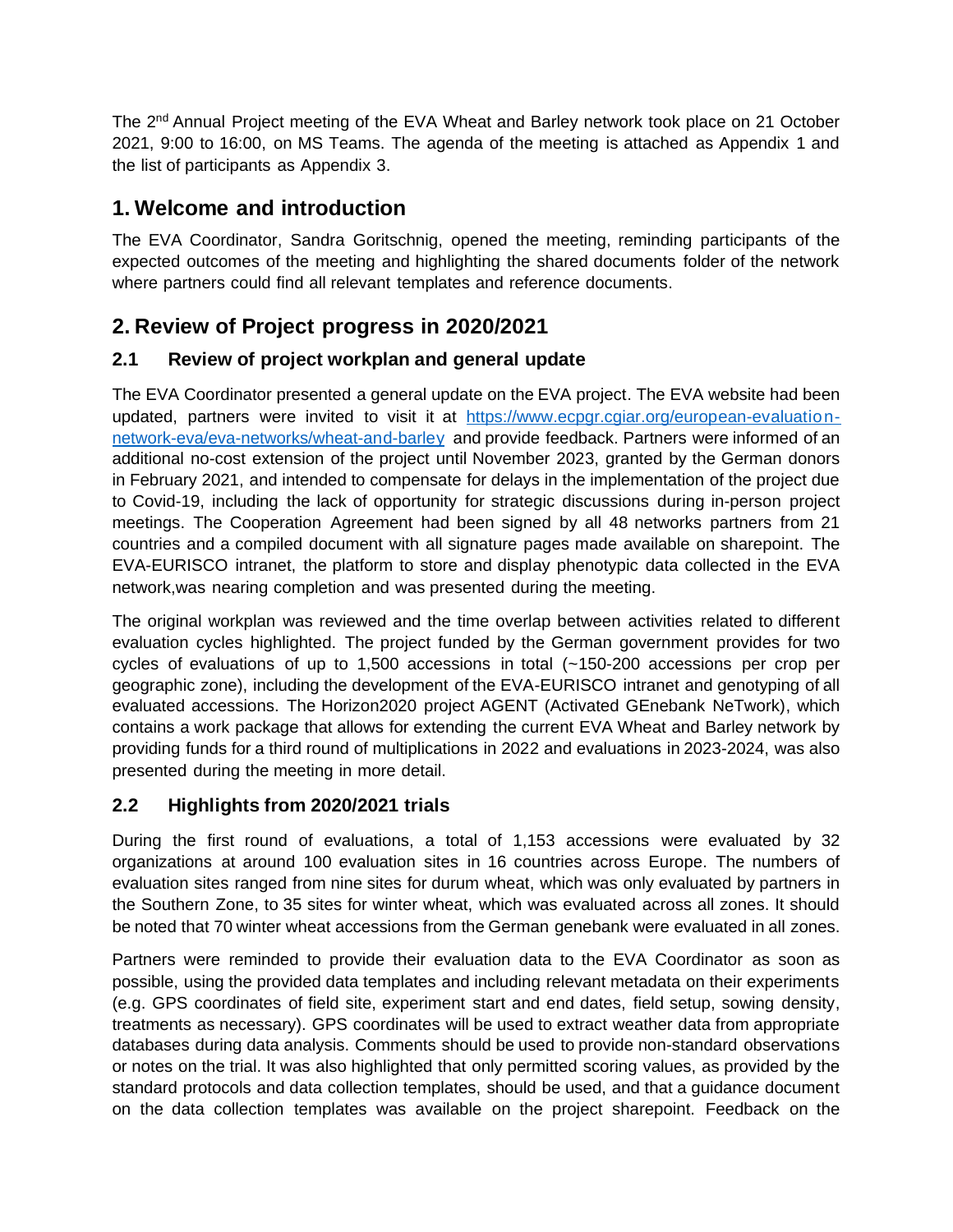templates, and especially the requested metadata field, was welcomed. Partners were also invited to report on problems and challenges during their trials and to provide suggestions to improve the workflow and project management.

It was noted from around 50 evaluation data sheets provided so far, some diseases were not scored by any partners, while other more prevalent diseases were scored almost always, and that morphological data were not scored in all trials. Some partners considered these less relevant than the disease scoring, but it was noted that information on precocity, plant height and tendency for lodging were important in assessing disease severity (especially for *Fusarium*) and adaptation to different environments, as well as for selecting pre-breeding materials. It was suggested that data on plant height could be collected from fewer locations, but that data on maturity of the material could be interesting from multiple locations across all geographic zones. Several partners reported that due to unfavorable conditions, their trials did not have high disease pressure or did not allow good scoring of agronomic traits, resulting in incomplete or missing datasets.

Partners discussed options to increase the amounts of data on different diseases, also with a view to collecting enough data from different environments and replicates to enable genome-wide association studies (GWAS). Some partners relied on natural infections in their trials, while others used artificial inoculation, especially for rusts and *Fusarium*. Albrecht Serfling (JKI) pointed out that the standard protocols included guidance on conducting artificial infections for specific diseases, and suggested that leveraging the expertise of breeders who can perform these should be emphasized in order to be able to collect sufficient high-quality data. Some partners noted that trials with artificial inoculation use a different setup than natural infections and would require additional material or be done in special fields. The use of appropriate, locally adapted check varieties was recommended to control for different environments.

Partners were asked to provide information on possible artificial inoculations that they could provide for different diseases and a survey will be distributed among network partners to collect this information. Given the number of environments available for evaluations of the different crop types, a minimum number of trials per disease should be planned and partners' commitment for these received.

Some partners noted that they had received seeds late for sowing, especially for winter crops, and that this, in some cases, affected scoring maturity (due to lack of effective vernalization). Multipliers noted that they did their best to provide seeds in time but, given the extremely short time window between harvesting and sowing of winter crops, this was not easy. It was noted that sending seeds to partners would be prioritized based on their sowing dates, and partners were thus reminded to provide this information as precisely as possible. Some partners noted that the seed amounts provided for the first set was not always sufficient for two years given their field setup. Some partners had harvested seeds from the first replicate and would be using these seeds for the second replicate, others had requested additional seed from Multipliers. Multipliers confirmed that the material sent was intended for two years, given the information provided by partners on required seed amounts, so this information should also be clarified by all evaluating partners. Partners were also reminded that all seed exchange in the network should be under the conditions of the Multilateral System of the ITPGRFA, using their Standard Material Transfer Agreement. Genebanks, multipliers and evaluators were reminded to archive copies of SMTAs for material shared by or with them.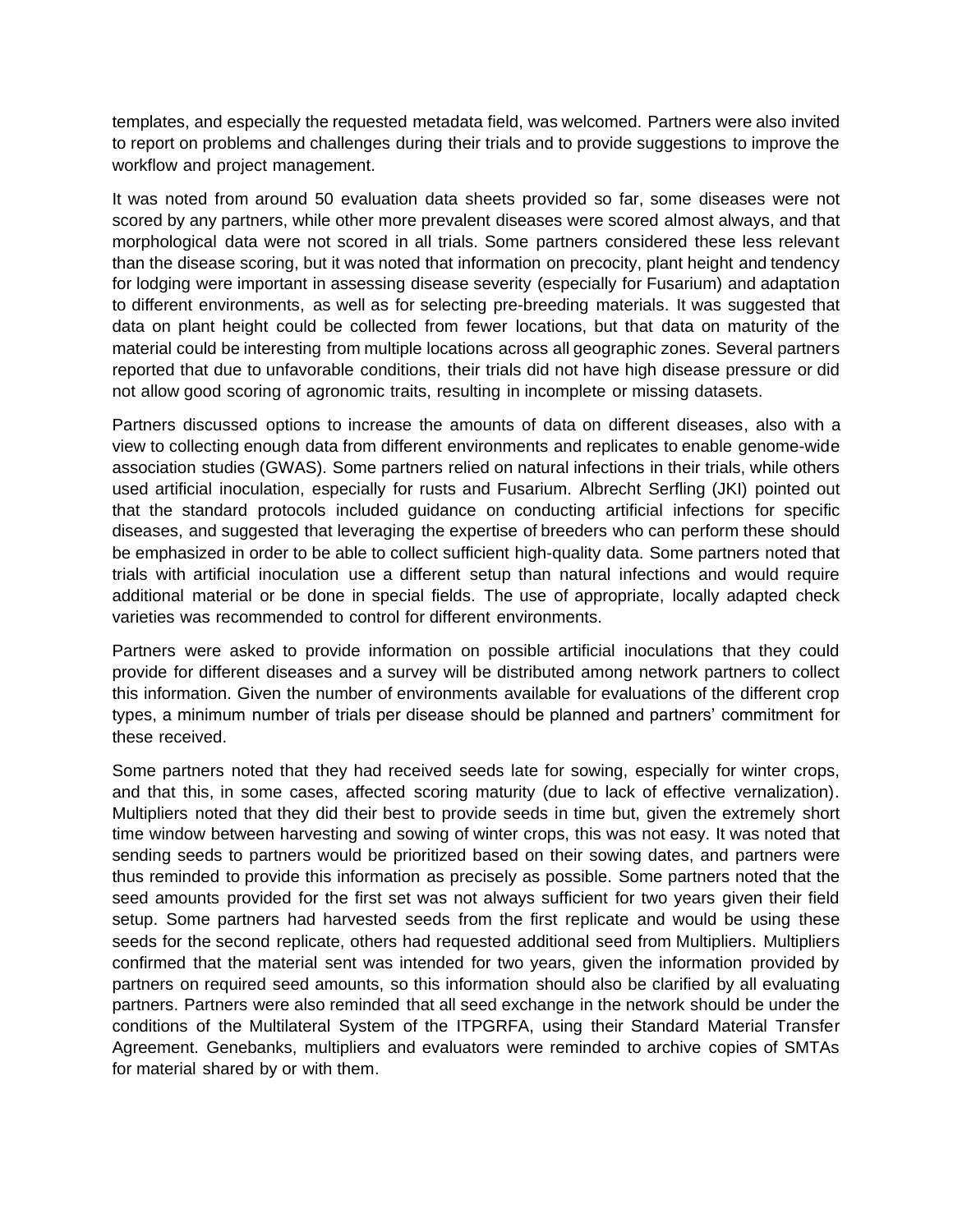Partners commented on the scoring protocols provided for the network. For some diseases, such as yellow rust, the scoring scale maxes out at ~70%, which may affect the precision of GWAS. Specifically, some partners use percentage ratings for disease scoring, which provides more finegrained differentiation of disease severity. The protocols for the different traits will be reviewed based on a survey among network partners and adjusted as necessary, keeping in mind that the main purpose of the protocols is to allow consistent scoring across different trials and thus effective comparison of disease data from different trials and environments.

#### <span id="page-3-0"></span>**2.3 EURISCO – EVA intranet**

Suman Kumar (IPK, Germany) provided a live demonstration of the EURISCO-EVA intranet platform, a database intended to store and visualize the phenotypic data collected in the EVA trials. A beta version of the platform had been commented on by some partners and feedback will be incorporated in the next iteration. It is expected that the intranet will be accessible for the EVA Wheat and Barley partners at the beginning of 2022.

The EURISCO-EVA intranet stores relevant metadata information on partner organizations, trials, evaluated accessions and traits. Phenotypic data can be filtered using simple searches and visualized in graphs. Pivoted tables allow comparison of accessions based on scores for different traits. Genotypic data will not be stored on the intranet, due to storage limitations, but metadata will be displayed, as well as links to the public repository where the data will be hosted. The platform should provide intuitive access to the different datasets and guidance material will be developed to assist partners in its use. Trainings for the use of the platform will also be provided as necessary.

The EURISCO-EVA intranet will be available to store data for the EVA networks as long as they are operational, and as long as ECPGR continues to support EURISCO. Data from the project will ultimately be included in the EURISCO database and thus publicly available.

Partners appreciated the efforts in developing this database platform, looking forward to being able to soon use it. The intention was to curate the phenotypic data of the 2021 trials so they could be uploaded to the EURISCO-EVA intranet by the end of the year. Several open questions that needed to be clarified were whether individual datapoints for each replicate should be recorded separately, how the quality and completeness of the datasets would be validated before upload and whether only primary data should be stored in the database or also whether curated and analysed data could be made available on the platform and how this information should be integrated. It was noted that most analysis would be stored in tables, thus it should not be too difficult to display that kind of data.

#### <span id="page-3-1"></span>**2.4 Update from genotyping**

Delfina Barabaschi (CREA-GB, Italy) presented the progress in genotyping of the first set of accessions and an outlook for the second set, which is funded by the current project budget.

The selected technology for genotyping are high density Illumina Infinium SNP-arrays from TraitGenetics, providing 25k SNPs for wheat or 15k SNPs for barley, at a rate guaranteed for two batches of sixteen, 96-well plates. Eight hundred and forty-six wheat and 658 barley samples were included in the first set and, for most, the genotyping had been completed and data made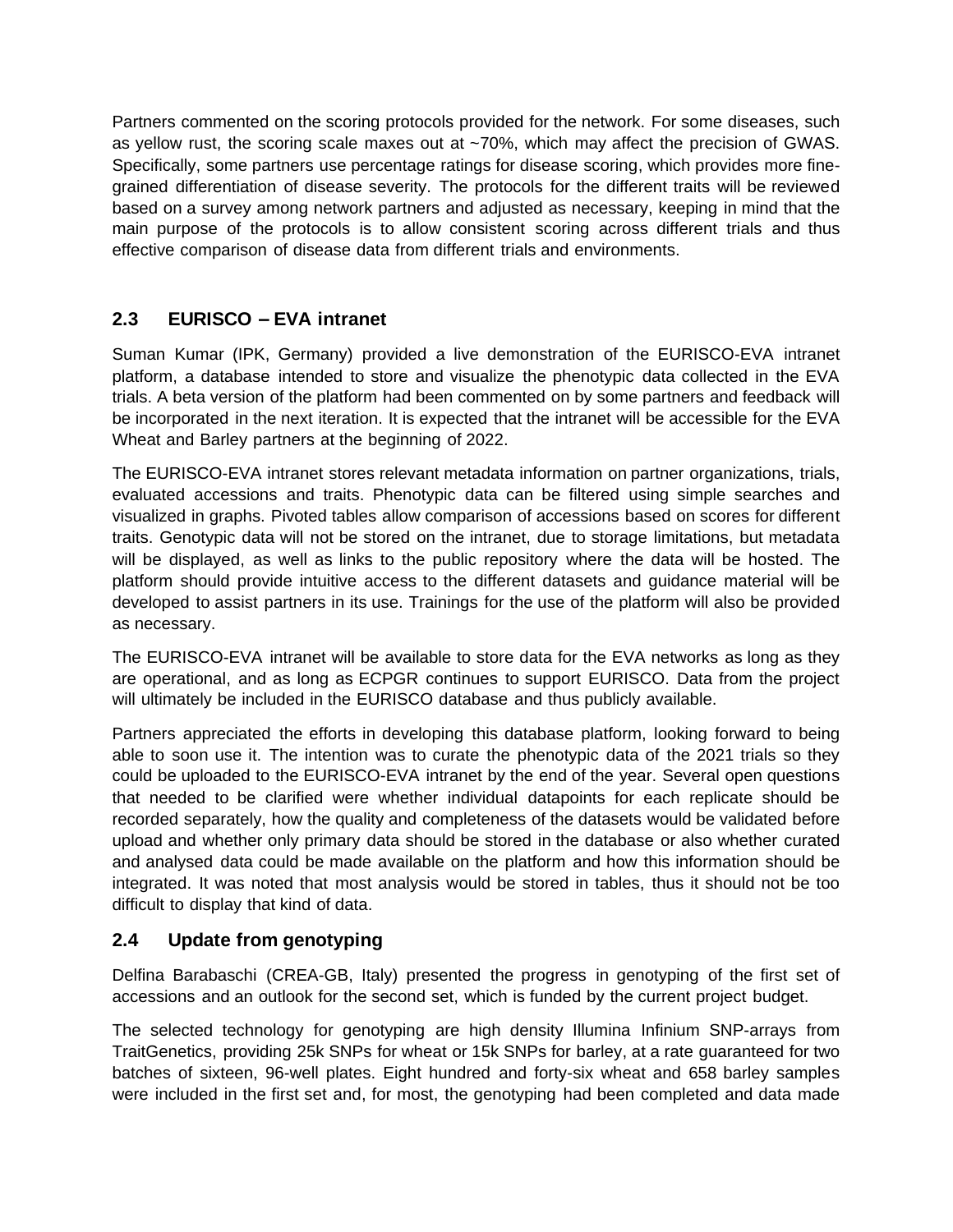available. Only a few samples failed and will be repeated in the next batch of genotyping. Initial analysis of genotyping results for samples from the Nordic zone indicated that they were less diverse, with 75% and 78% useful SNPs, respectively for barley and wheat. Indeed, most materials for this zone are indicated as breeding material or advanced/improved cultivar. On the other hand, results from the Southern zone, where a higher percentage of accessions were identified as traditional cultivar/landrace, 87% and 85% of SNPs were useful, respectively for barley and wheat. Genotyping of durum wheat resulted in 52% of useful SNPs, this number was expected for material from a different *Triticum* species. The genotyping of accessions from the Central zone was ongoing.

The samples for the second batch of genotyping would include the accessions of the second set, except for those that were already added to the first batch to fill plates. It can thus be expected that there will be fewer samples and it was noted that they should be rationalized between zones, to fill plates and economize. Final sample counts will be available when the information on spring crops from the Nordic and Central zones were completed.

Several important points were mentioned for the data analysis, for discussion in the breakout sessions. Given the different crop types in the geographic zones, as well as different environmental conditions and prevalent diseases, it was suggested to create three groups responsible for analyses of genotypic and phenotypic data from the three geographic zones. CREA-GB offered to take the lead for the Southern zone and called on partners in the other zones to step forward as leads for data analysis. Data management and storage, as well as dissemination within the network, were reiterated as important discussion points.

Finally, it was noted that it would be good to create additional overlap between the different accession sets. For effective GWAS, it would be beneficial to include at least two sets in the analysis, however, they were only evaluated in parallel for one year. Given that pathogen presence/attack could be very different from one year to the next, it was suggested to create additional overlap by including  $~5\%$  of accessions from the first set also in the third year of evaluations to bridge the different accession sets.

It was noted that the problem of comparing different accessions sets is known to breeders who use common checks to provide the link between the different sets during analysis. The proposal to use 5% of accessions from set 1 also in the evaluations in 2023 could be considered and would be discussed further.

## <span id="page-4-0"></span>**3. Ongoing activities**

#### <span id="page-4-1"></span>**3.1 Outlook for Evaluations on Set 2 of accessions**

The EVA Coordinator presented a summary of accessions in set 2, noting that winter crops in the Nordic and Central zones have already been distributed, as well as all crops for the Southern zone, as these are sown starting in September. Spring barley and spring wheat in the Nordic and Central zones will be processed and distributed before the end of 2021 and partners were reminded to confirm their capacity for evaluations of set 2 in a shared file, and to clarify any changes in contact information as well as seeds needed for their trials. In total, around 100 evaluation sites were again expected to be used in this next round of evaluations.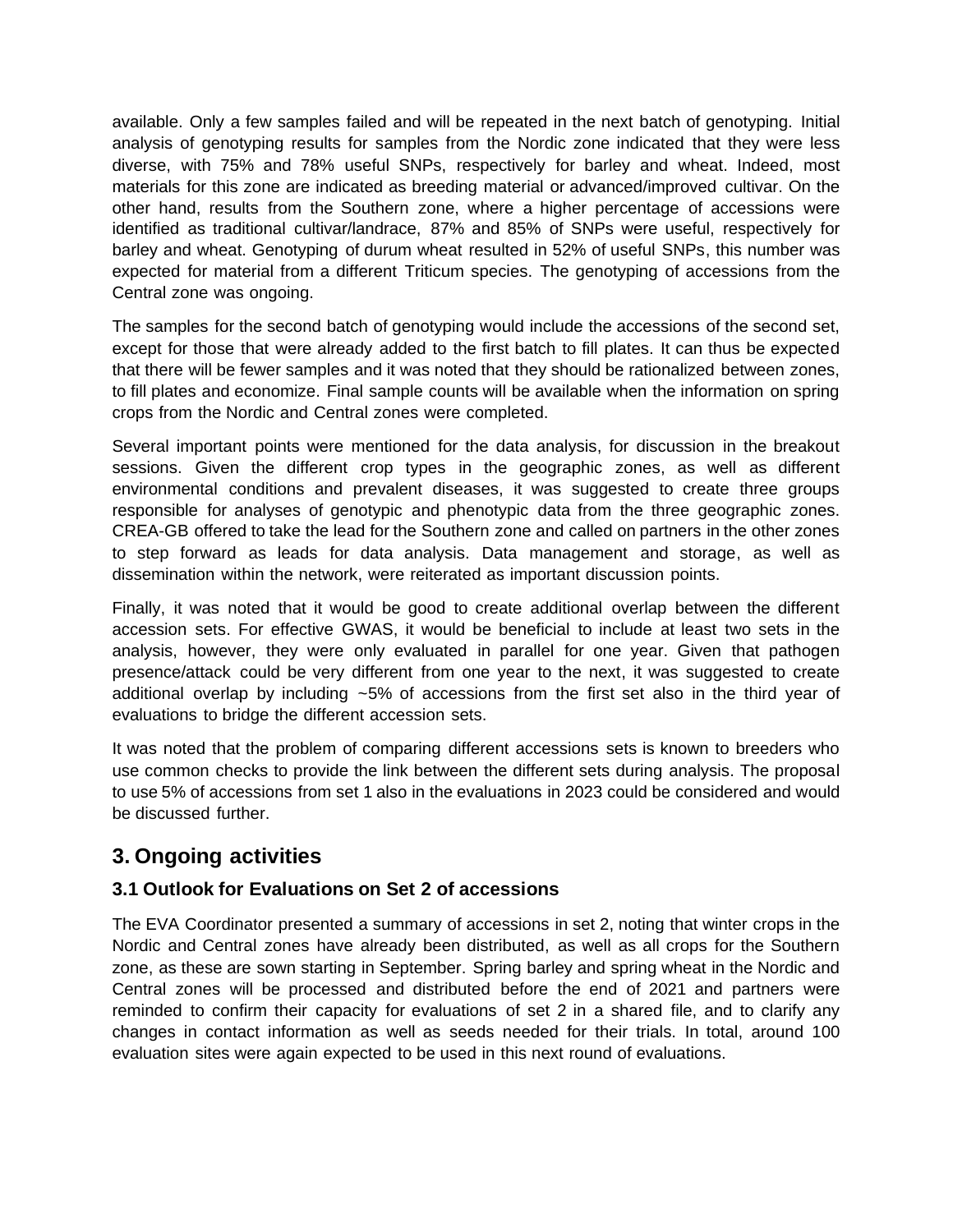#### <span id="page-5-0"></span>**3.2 Horizon2020 project AGENT**

The Horizon2020 project Activated Genebank Networks (AGENT)<sup>1</sup> [\(www.agent-project.eu\)](http://www.agent-project.eu/) was interacting with the EVA Wheat and Barley network, providing materials and genotyping for a third evaluation set. Nils Stein (IPK, Gatersleben), the project Coordinator for AGENT, provided an overview of the project to partners.

The project builds on work done at IPK and intends to improve the available information on materials stored in genebanks. For example, the Genesys database contains ~250,000 entries for barley, but the majority has little information associated with it, making a selection of interesting accessions difficult. Holding institutes typically have few data associated with their genetic resources, usually limited to passport and some characterization & evaluation (C&E) data collected during multiplications and much of that data has not yet been digitized. Therefore, in a pilot study, the entire barley collection of IPK Gatersleben (~20,000 accessions) was sequenced at low density to define the diversity available in the collection<sup>2</sup>. Using this data, IPK analyzed the composition of their collection and estimated that around 30% of it may constitute duplicate entries, identified as accessions with less than 0,05% genetic difference in pairwise comparisons. The genotyping data was also linked with historic C&E data to do a GWAS analysis that was able to identify known flowering loci. Genotyping of genetic resources in genebanks will be an indispensable tool to improve the management of collections and, through linkage with phenotypic data collected by genebanks, allow further analysis and use of the material.

Results from the pilot study at IPK were used to develop AGENT as an international collaboration of 14 genebanks and five bioinformatics centres from 17 countries to build a genebank network that would expand on this concept. The project was funded by H2020 with sevenmillion Euros for a duration of five years and started in May 2021. The project focusses on wheat and barley as pilot crops and is organized around a central core around EURISCO as the main crop database, to which data is provided from the bioinformatics and data management work packages. The genebanks support this core by providing accession collections for wheat and barley, while stakeholders such as the EVA Wheat and Barley network, contribute additional evaluation data.

The AGENT project uses several approaches to improve our knowledge about genetic resources in different genebanks. In a first approach, genebanks use sets of 50 standard commercial varieties in evaluations at their locations, and the resulting data will be used to assess the presence of European mega environments (similar to the geographic zones in EVA), which could be used for integrated data analysis from genebanks in these environments. A second approach aims at identifying "bridging collections" at genebanks, which include up to 150 putative duplicate accessions that are also conserved at other partner genebanks. Historic data of these accessions, which are also genotyped, could then be used in integrated analyses of environments. Identification of putative duplicates is aided by analyzing passport data in EURISCO but is not straightforward.

<sup>&</sup>lt;sup>1</sup> The AGENT project has received funding from the European Union's Horizon 2020 research and innovation programme under grant agreement No. 862613.

 $^2$  Milner, S.G., Jost, M., Taketa, S. et al. Genebank genomics highlights the diversity of a global barley collection. Nat Genet 51, 319–326 (2019). [https://doi.org/10.1038/s41588-018-0266-x.](https://doi.org/10.1038/s41588-018-0266-x)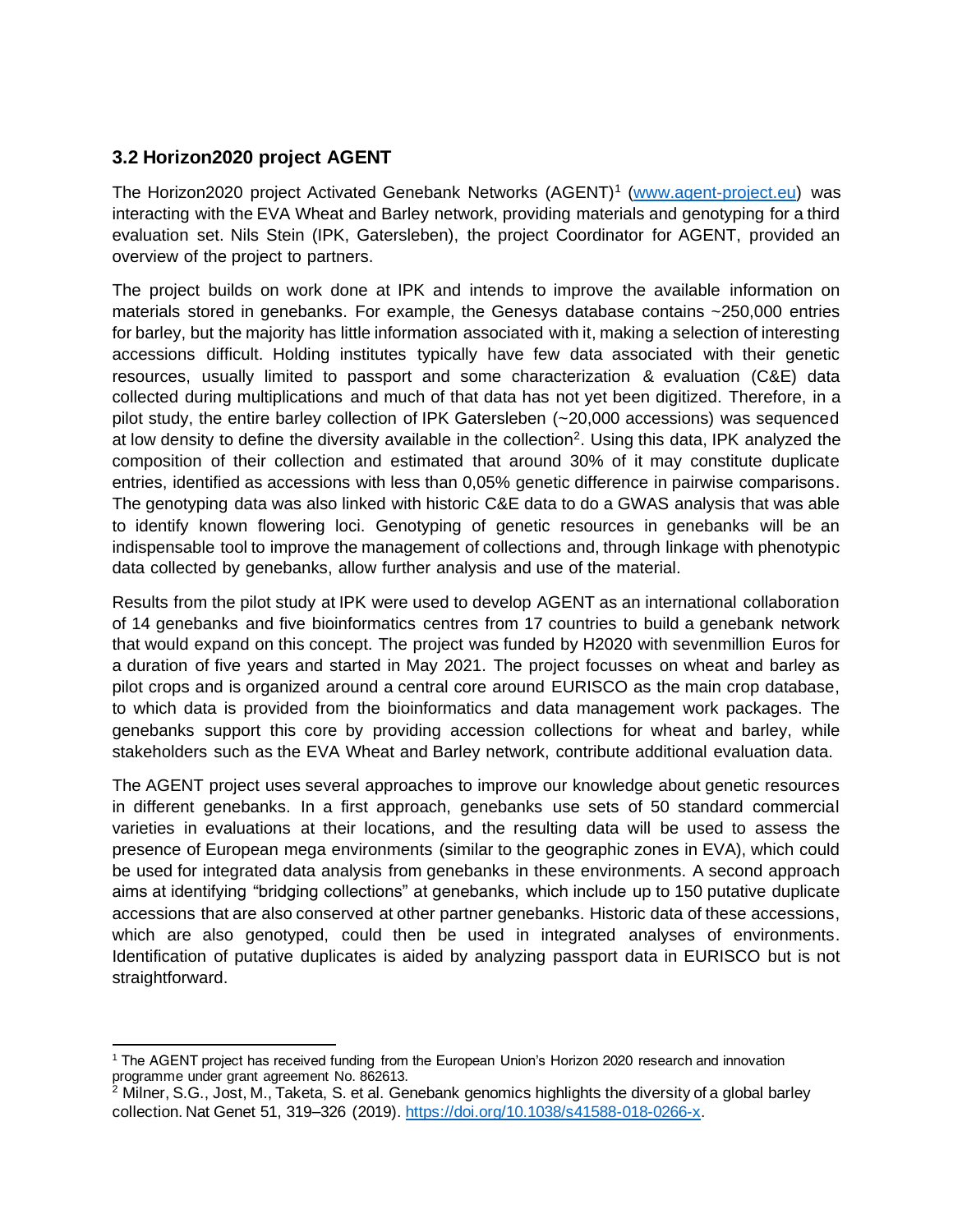Finally, genebanks identified "precision collections" of wheat and barley, containing up to 500 accessions with a high potential of uniqueness within their overall collections, or being representative for the country of the holding institute. This approach aims at maximizing the diversity of material genotyped in this project, similar to the efforts done in the BRIDGE project at IPK or the "Seeds of discovery" project at CIMMYT. These precision collections are also phenotyped by their genebanks for agronomic traits plant height, flowering time and 1000 kernel weight. The accessions in the precision collections were propagated as SSDs and genotyped using GBS for barley and DartSeq for wheat. Some genebanks will evaluate their own collections for a limited set of biotic stresses and several genebanks collaborate on evaluating abiotic stress traits on a selected subset of the material. All data will be used in an integrated way, also to assess prediction of suitable materials using FIGS (Focused Identification of Germplasm Strategy) within the global collection which contains around 7,000 accessions of wheat and ~5,000 accessions of barley.

Overall goals of the AGENT project were to establish a proof of concept for actively collaborating genebank networks, which could also be translated to other crops and extended to other world regions. Improved genebank management, using standard protocols and data flows, will help to make historic data accessible and to generate new data, enabling genebank curators to assess the quality and composition of their collections. The project also manages its data according to the FAIR principles (making data Findable, Accessible, Interoperable and Reusable), developing data management tools to this end with an emphasis on EURISCO.

The EVA Coordinator added information on the interaction between the EVA Wheat and Barley network and AGENT. Through the funding provided by AGENT, a third set of SSD accessions would be multiplied and evaluated over two years, starting in 2023. This extension would allow the project to progress sufficiently to allow strategic discussions for its continuation after the end of the current projects. It was highlighted that six of the AGENT genebanks were also partners in the EVA Wheat and Barley network, having signed the cooperation agreement.

The precision collections identified by the AGENT partner genebanks include approximately 6,000 bread wheat and 4,000 barley accessions, which could feed into the EVA evaluations. Some genebanks contributed wild relatives of wheat and barley, which were excluded from the selection of the third set. Agroscope (Switzerland) is also creating a precision collection of *Triticum spelta*. No durum wheat collections were planned within AGENT.

The bread wheat and barley accessions selected from the AGENT precision collections for the different geographic zones of EVA Wheat and Barley were chosen based on availability of GPS coordinates of their origin, matched with the EVA geographic zones, and availability of sufficient seeds from the SSD step. Selection of a third durum set depended on limited resources from AGENT, a selection provided by ICARDA (International Center for Agricultural Research in the Dry Areas) and accessions from the first set which were not yet included in EVA. Winter crops for the Nordic and Central zone and all crops for the Southern zone were already distributed to multipliers. As for the second set, the spring crop lists will be finalized and distributed to multipliers by the end of 2021.

Another goal of the AGENT project was to extend the range of stakeholders utilizing available genetic resources. An Italian organic farmers' network, "Rete Semi Rurali", has thus joined the EVA Wheat and Barley network and will be evaluating sets of 50 accessions each of bread wheat, durum wheat and barley under organic conditions in nine farms across Italy, starting in 2023. Matteo Pettiti (Rete Semi Rurali, Italy) introduced his farmers' cooperative to the meeting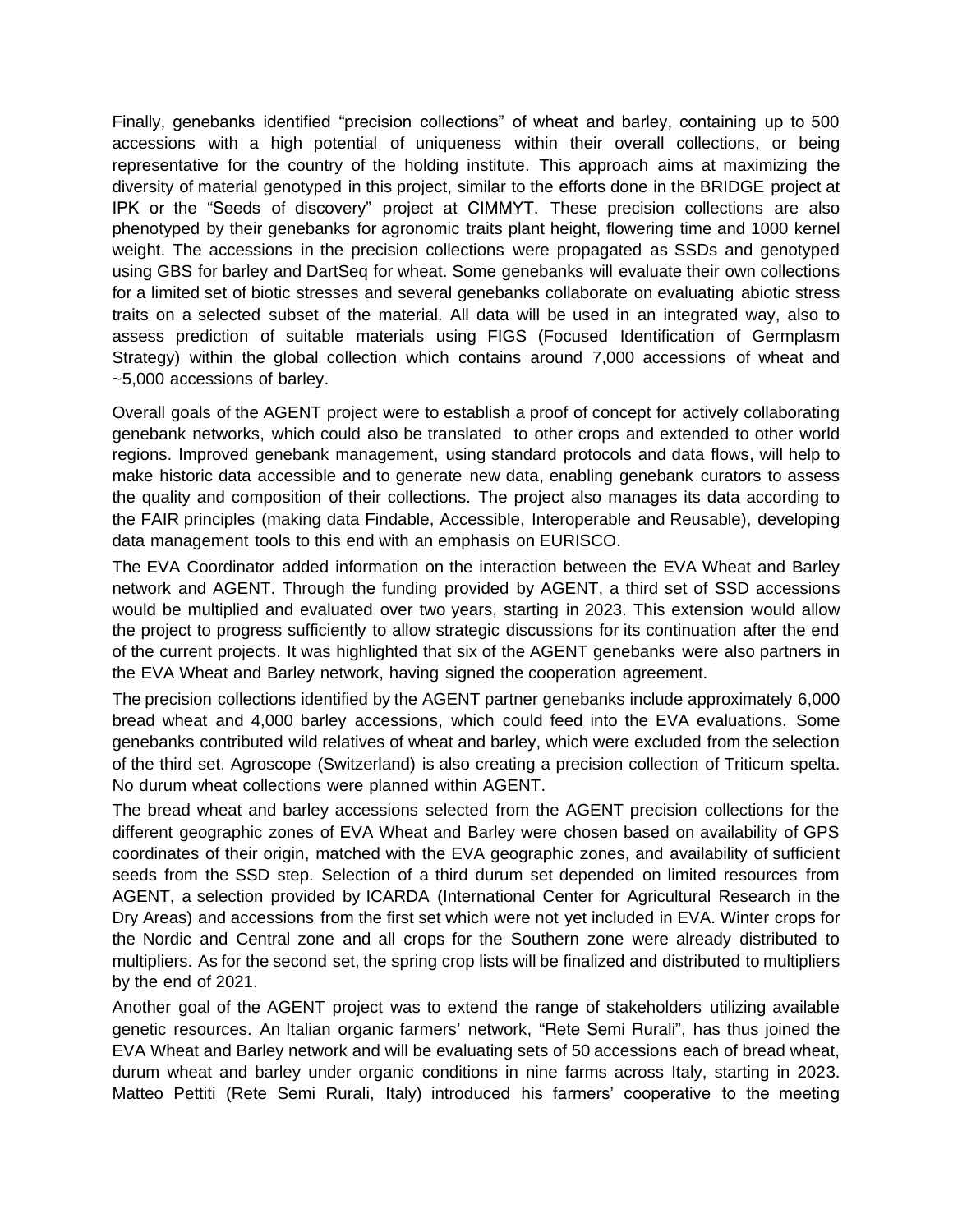participants. Their traits of interest focus on agronomic traits relevant for organic farming, including early vigor and ground coverage, and simplified data collection methods appropriate for their decentralized network would be developed. Suggestions for potential diseases and scoring methods were invited. One partner proposed to evaluate seed-borne diseases. Lab analyses were considered outside the scope of their activities, as the farms were not equipped to perform these and would thus focus on on-field evaluations. Given the structure of their farmers network and evaluation sites, as well as the trial setups, the data generated may not be as standardized as that generated by the breeding companies in their trials.

Partners welcomed the information on the AGENT project and its contribution to the EVA network. One question concerned the protocols used for the evaluation of biotic and abiotic stresses by the genebanks, especially on what trait would be scored as a proxy for drought stress. Another important issue that would need to be clarified was the data sharing between AGENT and EVA, for example to what extent data generated within either project will be available for the other project. It was noted that access to data should be governed by collaboration agreements and it was highlighted that the EVA Wheat and Barley network cooperation agreement had been signed by six AGENT partners. Lorenzo Maggioni (ECPGR) noted that, at the moment, AGENT provide accessions and genotypic data to EVA Wheat and Barley, and that the EVA embargo would apply to the results from the evaluations generated within the EVA networks. Thus, there is an exchange of data that is expected between the two projects and a discussion on how to manage access to data, including how to apply the embargo, will be necessary.

Noam Chayut (John-Innes-Centre, UK) offered durum wheat SSDs held by their genebank, that could be added to a future set of accessions. He reiterated the necessity to be clear about the access to data generated in the evaluations. It was noted that these discussions were already started in the first annual project meeting and that an embargo on the data was necessary to provide an incentive for the private sector partners, but that this would not mean that exploitation of the data through publications was not possible during this timeframe. Further discussion on this topic will be necessary and perhaps best done during an in-person meeting.

#### <span id="page-7-0"></span>**4. Breakout sessions - Data analysis:**

Meeting participants were invited to join crop-specific discussions on approaches for data analysis, led by Luigi Cativelli (CREA-GB, wheat) and Martin Mascher (IPK, barley). Suggested topics for the discussions were: data curation and management, methods of data analysis, possible GWAS approaches/integration with genotyping analysis, possible stand/alone genotyping diversity studies. A main outcome of the discussions was to identify analysis Lead(s) among partners for the different crops and geographic zones.

#### <span id="page-7-1"></span>**4.1 Barley breakout discussions**

The main goal of the data analysis was identified as GWAS to identify novel resistances and associated markers, using the large amounts of phenotypic data generated by the evaluators integrated with the available high quality genotypic data. Most common fungal diseases (e.g. powdery mildew and rusts) occur as different strains across Europe and this could provide interesting differential data for the same disease in different locations. This aspect may also need to be taken into consideration for GWAS analysis, which could identify different QTLs for different regions/different strains. Another potentially interesting analysis could be of accessions from different geographic origins and their response to different diseases, similar to the FIGS approach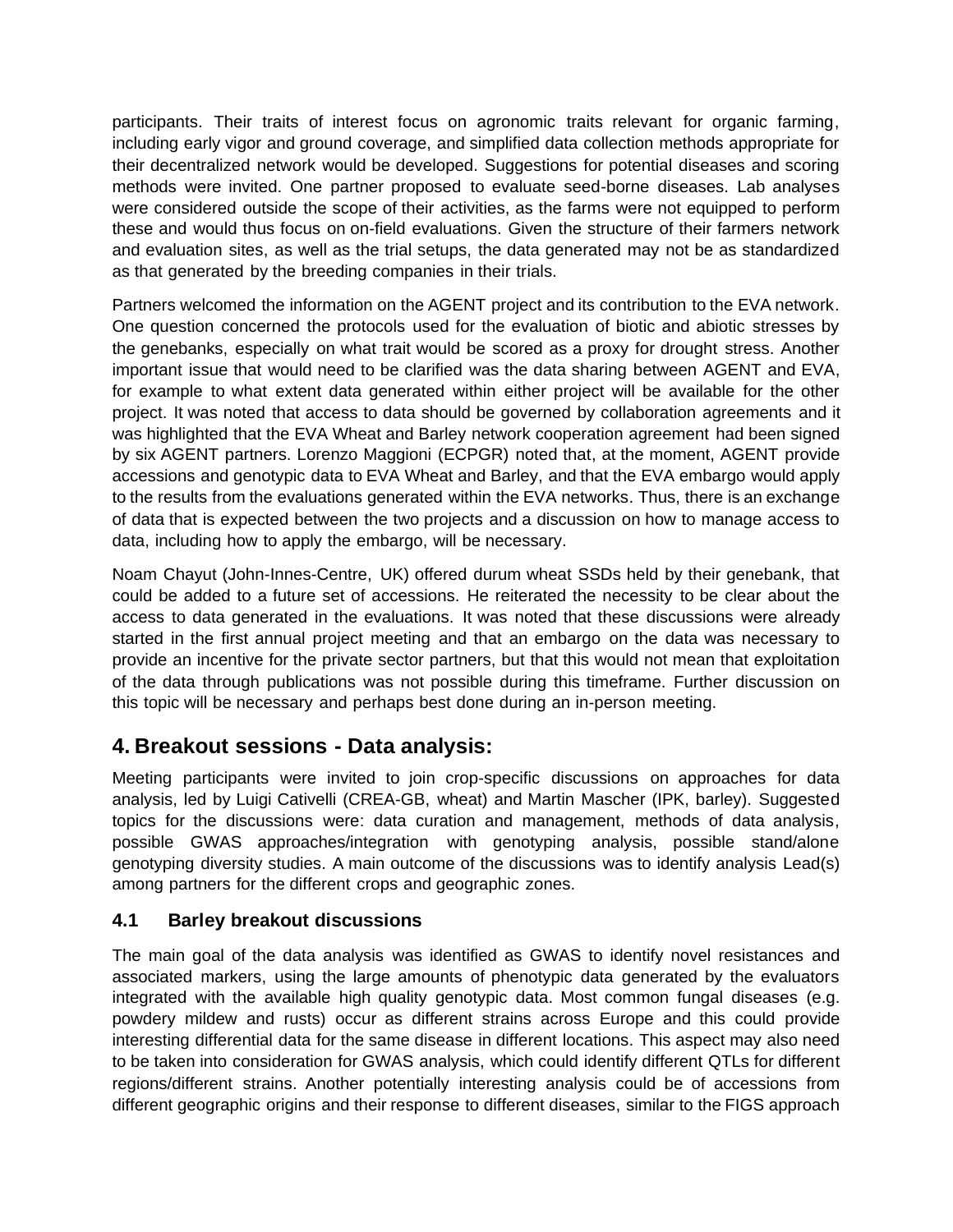used for genotypic prediction in AGENT. In general, interpretation of the analyzed data would only be possible after the second year of evaluations, starting in 2023.

It was clarified that the tasks associated with the analyses of phenotypic data could be divided into three parts: 1) data curation, 2) quality control (QC) and 3) data analysis. Data curation and QC will be very important, and appropriate management of the data is a prerequisite of the downstream GWAS analysis. Data curation should ensure that the phenotypic data provided follows the agreed scoring scales, includes sufficient metadata information on the trial and uses the correct data template to allow upload to the EURISCO-EVA intranet, used for data storage and visualization. Additional QC should happen after upload, for example some morphological traits are correlated across locations, these could be used to control for outliers and potential mixups in the trials, while disease traits can show large variation between sites.

Breeders called on the research institute partners to volunteer to lead the data analyses of phenotyping, genotyping and joint analysis for the three geographic zones as there was only limited overlap within accession sets for the different crops. Appropriate statistical analyses to assess the repeatability of the experiments and inclusion of common check varieties in all environments will be important to assess the relevance of the phenotypic data.

Alessandro Tondelli (CREA-GB) volunteered to lead the data analysis of barley for the South zone. Volunteers from the Nordic and Central zones will need to be identified.

It was noted that the pipelines developed for the analysis could be adapted to all crop types. Thus, if no volunteers for barley can be identified, perhaps the partners who volunteer for wheat would be interested in also analyzing the barley data. Alternatively, additional experts in quantitative genetics groups could be invited to collaborate in the EVA consortium. Another suggestion was to identify partners who could take on parts of the analysis workflow to make this a truly joint effort. It was highlighted that the pipelines for the GWAS analysis could be developed already, but the interpretation of the results should only be done after the second year of evaluations. A working group could be set up to manage these tasks across crops and geographic zones.

As concerns the discussion on availability and data sharing, it was noted that partners have access to the generated data within the consortium and, according to the consortium agreement, were allowed to publish with the consent of the other partners. Sharing data with other projects, such as AGENT, will need to be further discussed, issues clarified and perhaps appropriately formalized. It should be highlighted that the needs of both public and private partners should be considered, public partners relying on publications to secure funding and private companies needing some advantage in a competitive market. It was further highlighted that the AGENT project could potentially contribute further sets of genotyped wheat and barley accessions for evaluation by EVA, as the third set included only a subset of the precision collections.

#### <span id="page-8-0"></span>**4.2 Wheat breakout discussions**

The wheat group identified volunteers for global management of the data analysis (including quality control of phenotypic data as well as GWAS) for the Central (JKI) and Southern zones (CREA-GB). A volunteer for the Nordic zone will still need to be identified. It was emphasized that data analysis leads need to be identified now, to assign clear responsibilities for the workflow.

Data curation and QC were also highlighted as important stages in the analysis, as well as collecting all relevant metadata including field layouts, which could be important for some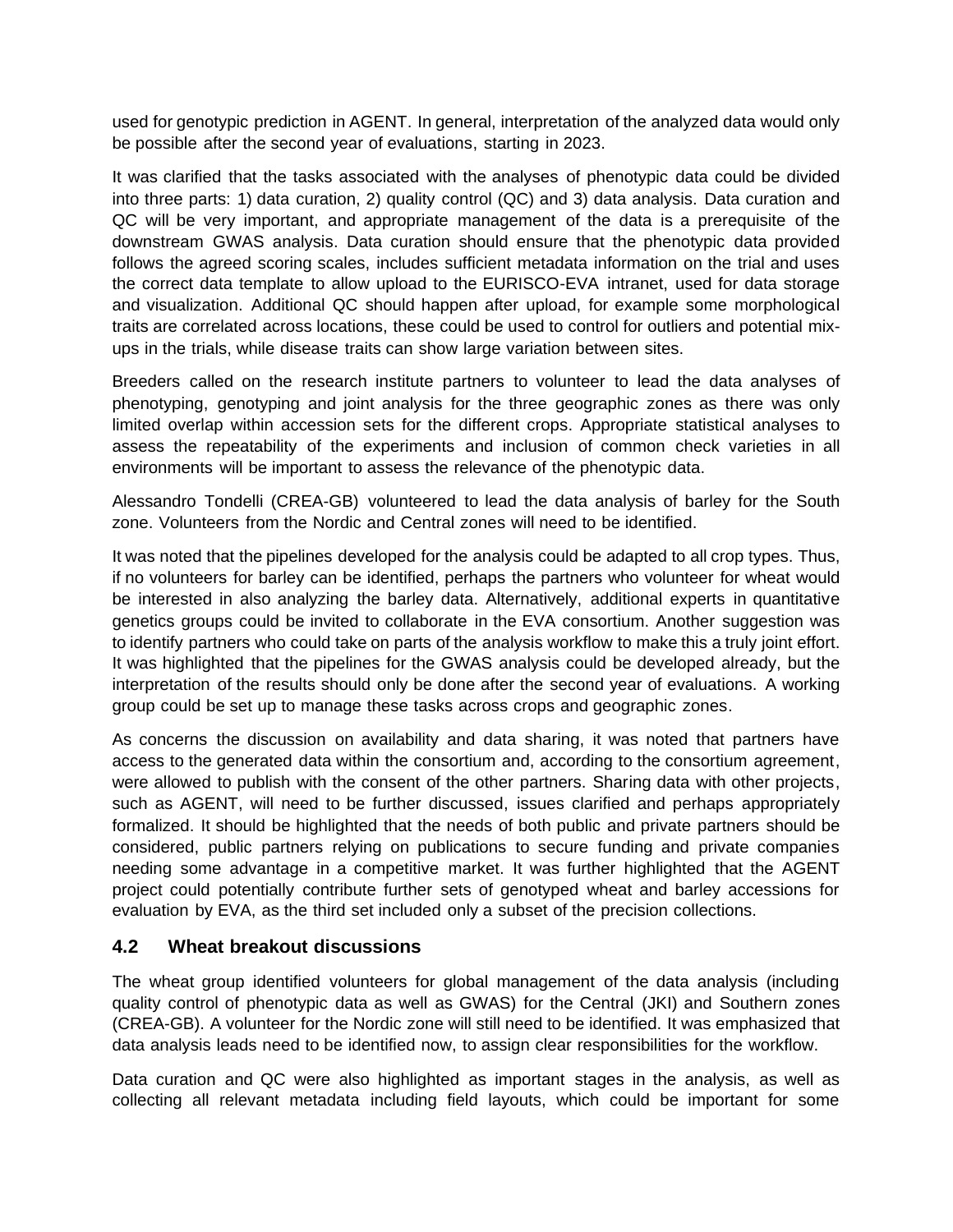analyses. It was proposed that the EVA Coordinator could lead the data curation to ensure all datasets were complete for upload into the database. Further QC would then use an initial statistical analysis to assess consistency, data distribution and identify outliers and potential mixups.

It was emphasized that a first QC on the data from the first year of trials should be done to inform the evaluations of the replicate trials in the second year. Thus, all data should be available on the EURISCO-EVA intranet by the end of 2021, and a report on the QC presented to the consortium during webinars in early March 2022 to highlight any issues or problems that were identified, and partners could therefore avoid repeating them in the next evaluations. It would also help with sorting datasets according to their usefulness for GWAS.

It was not considered necessary to use the same analysis pipelines in the three sub-regions, which could be done independently, but the partners working on the analysis should regularly exchange experience and problems, possibly within the context of a working group. However, analysts should be able to directly interact with data providers to ensure quality of the data and to clarify any questions.

Useful data were those with differential scoring in trials, datasets were all datapoints in a trial show the same scoring were not useful and should be discarded from the analysis. Careful analysis of the datasets, however, could find evidence of rare alleles, if only few plants show resistance. This data would not be useful for GWAS, but partners could independently carry out different follow-up experiments (e.g. biparental analysis) at the discretion of each partner. Furthermore, as noted in the barley group, analyses may need to consider data subsets (especially for specific races of the pathogen) as well the entire set (depending on the quality of the data).

Another point made during the discussions was the intention to increase the number of trials with artificial inoculum of certain diseases to improve the data on those. Several partners indicated that they would be willing to share inoculum, or could perform artificial inoculation, and a survey will be created to collect this information. Including two to three inoculated trials in each zone would add strength to the collected data and benefit the consortium.

The EVA Coordinator agreed to manage the initial data curation, noting that partners will be contacted to clarify or provide missing metadata as necessary. Field layout information should also be included where available and the data collection templates provides columns where that data can be recorded.

#### <span id="page-9-0"></span>**5. General discussion**

The EVA Coordinator reminded participants of next steps for the project which would ensure the long-term continuation of the EVA Wheat and Barley network. Current funding for the project was guaranteed until 2024, through the German project and AGENT, but a fourth set of accessions would need to be identified and SSDs ready for multiplication by summer of 2022 to allow continuation of the overlapping rolling circle evaluations. It was highlighted that the AGENT precision collections could provide additional material for bread wheat and barley, and these would already be genotyped SSDs. Durum wheat accessions would need to be identified, but JIC could provide SSDs from their collection, if agreed. It was further outlined that the funding currently provided for project coordination, development of the EURISCO-EVA intranet, multiplication and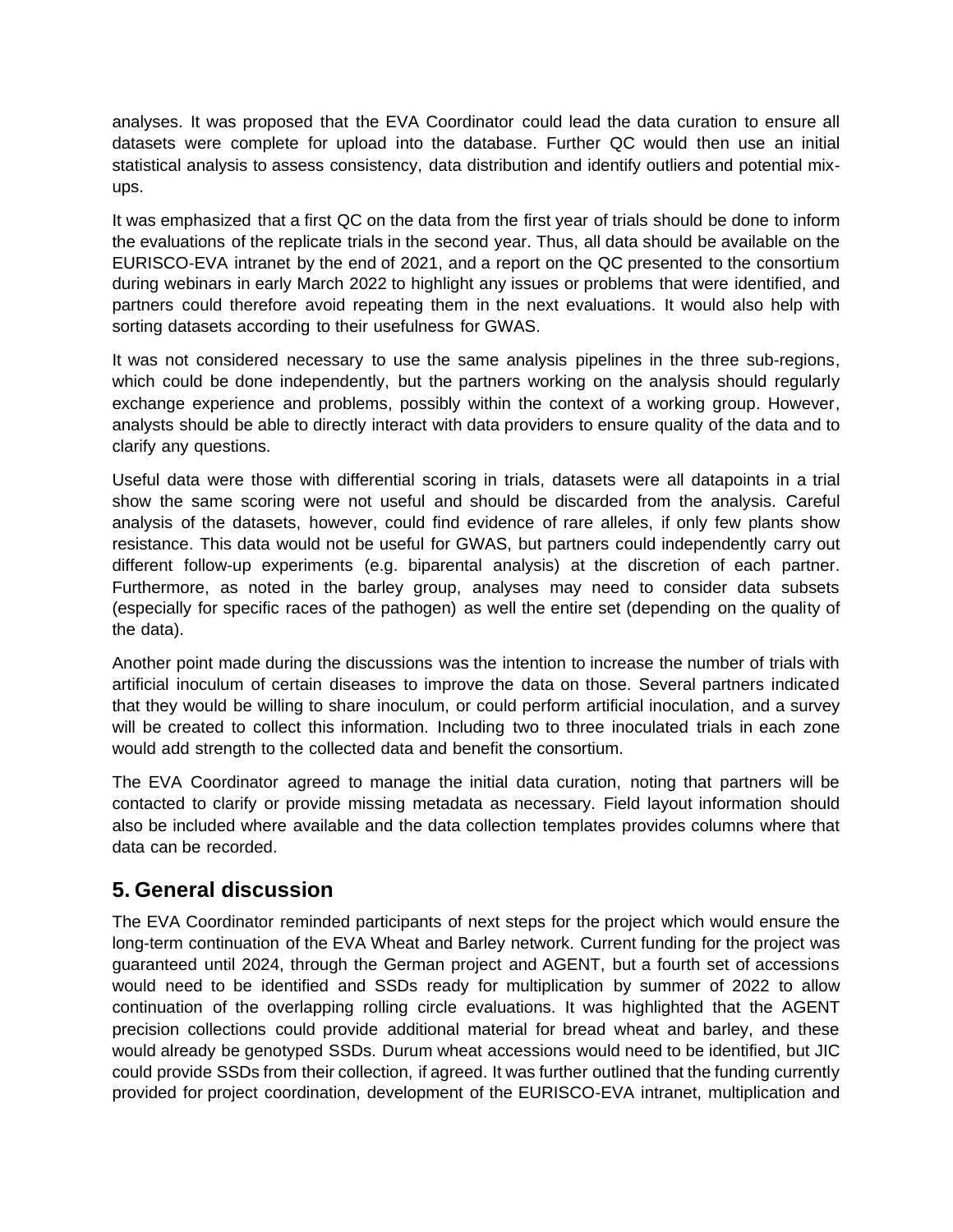genotyping of accessions and includes limited travel funds, which will be used to organize an inperson meeting for strategic discussions in 2022. Funding options for a project extension should be explored, including external funding options, as well as an option for network partners to contribute funds to the budget.

Tanja Gerjets (GFPi, Germany) commended the network for its achievements so far, noting that the project was still in its early steps, but seemed to be well on track. She reminded partners of the initial intention stated in the project to ultimately become self-sustained evaluation networks, using the project funding to kick start activities. She noted, however, that the possibility to tap into national programmes and funding options should be further explored.

Some breeding companies disagreed with them funding the project, noting that they significantly contribute in-kind to the screening of the genetic diversity, which is valuable and should be continued. However, high quality data analysis was essential for private companies to be able to use the generated data and select suitable material for their breeding programmes. It was highlighted that the apparent oversight of not including funding in the project specifically for data analysis and relying on volunteers to do this task, may jeopardize the whole project. The project was of high value and its great advantage was that it encompasses a diverse group of stakeholders with different expertise to jointly work on the evaluation of genetic resources. However, due to the large number of actors involved, it was difficult to curate and manage the data appropriately. Data analysis should be done by participating research institutes with the relevant expertise, and perhaps creating a longer-term solution through funding of a PhD position should be considered. It needs to be ensured that the analyzed data was made available to all partners and thus there should be emphasis on putting a solution in place for this issue as soon as possible.

Lorenzo Maggioni (ECPGR) reiterated that data analysis was an essential part of the project and also highlighted the need to identify responsible persons with the right expertise and, if necessary, additional funding sources. It may be too early to discuss the options of continuing the network as a self-funded project, given that it is still in the proof-of-concept stage. If this option is selected, this would require private companies to provide additional funds to support the project activities.

Ahmed Jahoor (Nordic Seed, Denmark) highlighted the success of the Nordic PPP projects on wheat and barley, which have been ongoing for more than 10 years. In these projects, data are generated by the participating breeding companies and data analysis is provided by research institutes. This setup was working well, but it should be noted that it is a smaller network and includes financial contributions by the private partners.

Many breeding companies joined the network as it provided an opportunity to go beyond the standard screening of genetic resources, with its diversity in environments, partners and availability of extensive sets of phenotypic and genotypic data. This could be a basis to explore additional scientific questions, as well as potentially moving some interesting materials forward in breeding programmes. Funding options should be explored after a first analysis of data, as it will be easier to base discussions on preliminary results showing the success of the project and could be discussed during the in-person meeting in 2022. Particular emphasis should perhaps be given to secure funding specifically for data analysis.

Albrecht Serfling (JKI, Germany) highlighted that for JKI the most important aspect at the moment was to get reliable and comparable phenotypic data from the different locations, which would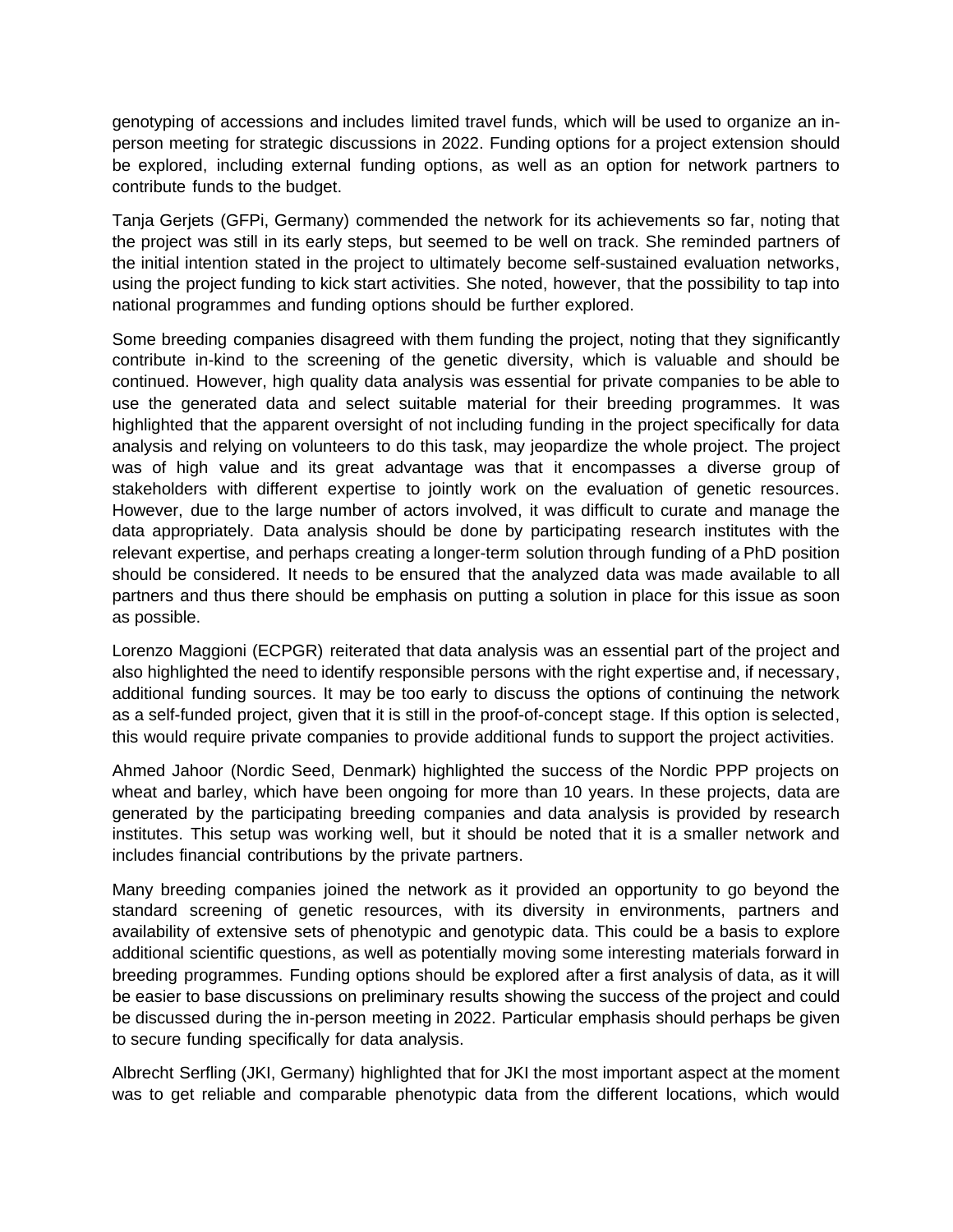inform the selection of material for breeding and provide scientific data for future projects looking at novel sources of resistance. Public research institutes depended on publications of their research to secure additional funding, but additional clarification may be needed on how the results can be exploited by the partners with different interests in the project. LAMMC and AREI could add expertise to the data analysis.

It was suggested that, in the long-term, the EVA network could work towards building/gathering expertise in phytopathology to tackle some of the more challenging biotic stresses that were emerging, such as Barley Yellow Dwarf Virus or *Fusarium*, as well as looking at more complex traits that can be emerging problems. Breeding companies have learned from previous PPP projects that the main benefit of the project was the generation of multilocation data from across Europe, and everyone should be interested in analysing this data.

#### <span id="page-11-0"></span>**6. Next steps and any other business**

Based on the discussions during the meeting, a number of milestones and next steps were identified and are summarized in an action list in Appendix 2.

Mara Bleidere (AREI, Latvia) extended an invitation to the 13<sup>th</sup> International Barley Genetics Symposium, which will happen in Latvia at the beginning of July.

Partners agreed on scheduling an online meeting to review the data from the first year of evaluations in February 2022, with an in-person annual meeting for strategic discussions possible later in the spring.(~May 2022). Partners were reminded that travel funding was reserved for public sector participants and were invited to propose possible venues that could host a large meeting in multiple rooms, preferably in a location where material is grown.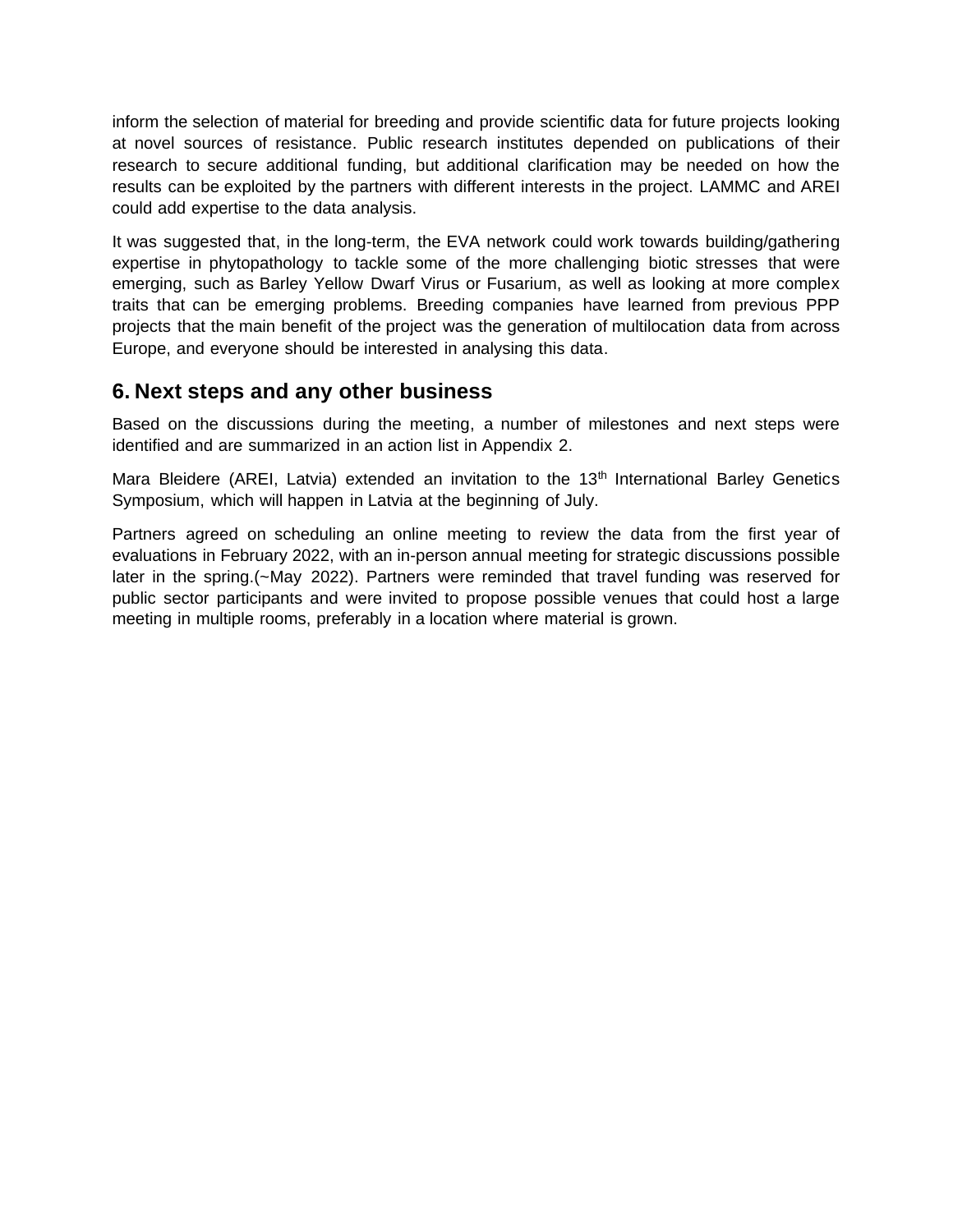# <span id="page-12-0"></span>**Appendix 1: Meeting Agenda**

| $8:45 - 9:00$<br>Connecting to MS Teams - technical assistance if needed |                                                                                                                                                                                                                                                                        |                                                                                                            |  |
|--------------------------------------------------------------------------|------------------------------------------------------------------------------------------------------------------------------------------------------------------------------------------------------------------------------------------------------------------------|------------------------------------------------------------------------------------------------------------|--|
|                                                                          | <b>Welcome</b>                                                                                                                                                                                                                                                         |                                                                                                            |  |
| $9:00 - 9:05$                                                            | Welcome and review of platform and available files/tools                                                                                                                                                                                                               | S. Goritschnig                                                                                             |  |
|                                                                          | <b>Review of Project progress 2020/21</b>                                                                                                                                                                                                                              | Chair: L. Maggioni                                                                                         |  |
| $9:05 - 9:15$                                                            | Review of project workplan and general update                                                                                                                                                                                                                          | S. Goritschnig                                                                                             |  |
| $9:15 - 10:00$                                                           | Highlights from 2020/2021 trials<br>Summary of data on different traits<br>Review of scoring protocols for different traits                                                                                                                                            | S. Goritschnig/A. Serfling<br>All                                                                          |  |
| $10:00 - 10:30$                                                          | General discussion on first round of evaluations                                                                                                                                                                                                                       | All                                                                                                        |  |
| $10:30 - 10:45$                                                          | Coffee break                                                                                                                                                                                                                                                           |                                                                                                            |  |
| $10:45 - 11:00$                                                          | EURISCO - EVA intranet demo                                                                                                                                                                                                                                            | S. Kumar/S. Weise                                                                                          |  |
| $11:00 - 11:15$                                                          | Update from genotyping<br>Data from first batch<br>Plan for second batch                                                                                                                                                                                               | D. Barabaschi                                                                                              |  |
|                                                                          | <b>Ongoing activities</b>                                                                                                                                                                                                                                              |                                                                                                            |  |
| $11:15 - 11:30$                                                          | <b>Outlook for Evaluations on Set 2 of accessions</b><br>Overview of available sites and accessions<br>Seed distribution deadlines<br><b>Discussion</b>                                                                                                                | S. Goritschnig                                                                                             |  |
| $11:30 - 12:00$                                                          | Horizon2020 project AGENT<br>Overview of the project<br>Interaction between AGENT and EVA wheat<br>and Barley<br><b>Discussion</b>                                                                                                                                     | N. Stein<br>S.<br>Goritschnig<br>All                                                                       |  |
| $12:00 - 13:00$                                                          | Lunch break                                                                                                                                                                                                                                                            |                                                                                                            |  |
|                                                                          | <b>Data analysis</b>                                                                                                                                                                                                                                                   |                                                                                                            |  |
| $13:00 - 13:05$                                                          | Introduction of Breakout sessions                                                                                                                                                                                                                                      | S. Goritschnig                                                                                             |  |
| $13:05 - 14:15$                                                          | <b>Breakout session - Data analysis:</b><br>Methods of data analysis<br>Possible GWAS<br>approaches/integration<br>with<br>genotyping analysis<br>Possible stand/alone genotyping diversity studies<br>-<br>Identify analysis Lead(s) among partners<br>$\blacksquare$ | All<br>crop-specific<br>in<br>breakout sessions<br>Barley: M. Mascher (IPK)<br><b>Wheat: L. Cattivelli</b> |  |
| $14:15 - 14:30$                                                          | Reporting back from the breakout sessions                                                                                                                                                                                                                              | Volunteer from the three<br>groups                                                                         |  |
| $14:30 - 14:45$                                                          | Coffee break                                                                                                                                                                                                                                                           |                                                                                                            |  |

#### **21 OCTOBER, 9:00– 16:00 (Venue: MS Teams)**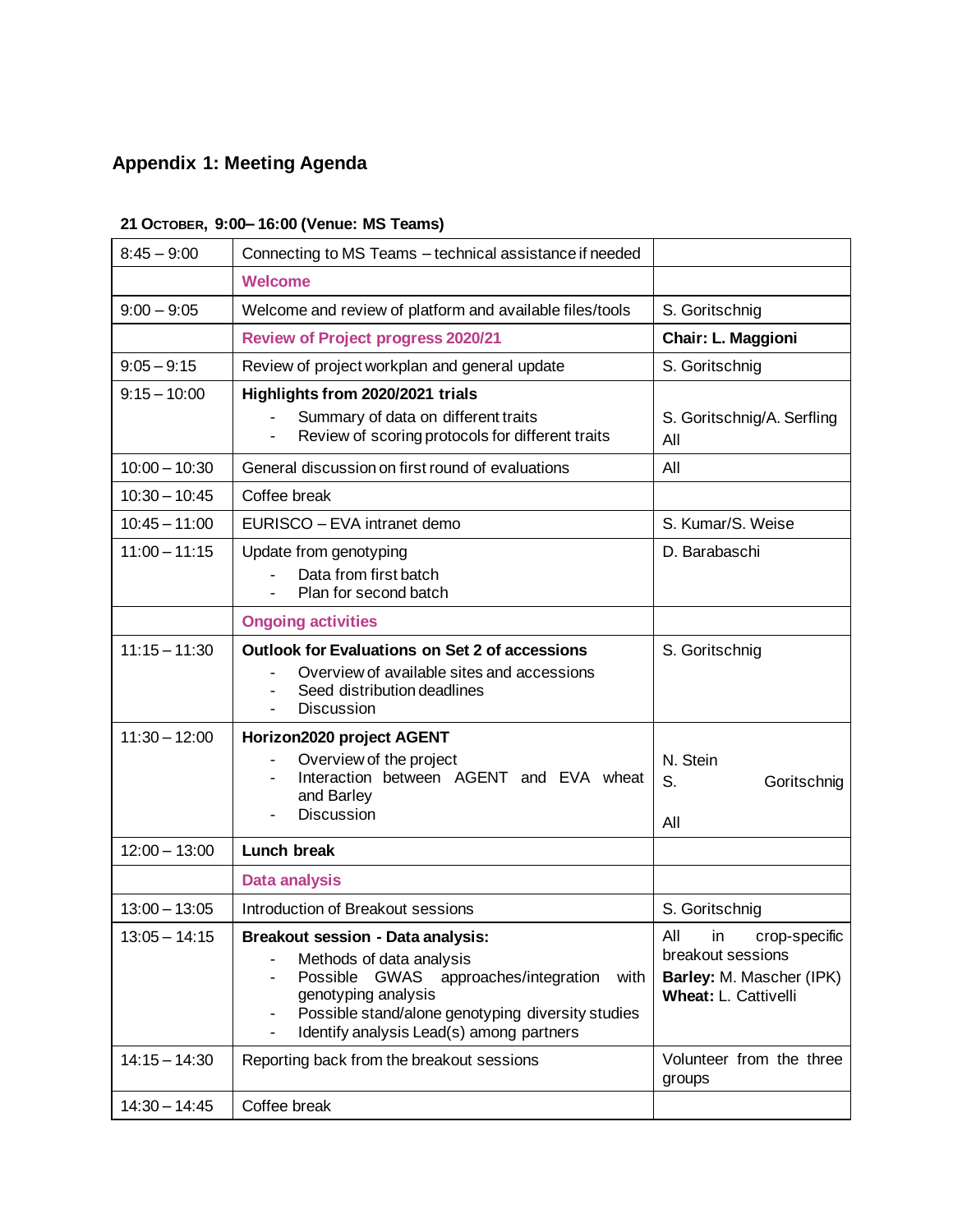|                 | <b>Next steps</b>                                                                                                                                                                             |                    |
|-----------------|-----------------------------------------------------------------------------------------------------------------------------------------------------------------------------------------------|--------------------|
| $14:45 - 15:00$ | Long term planning for EVA Wheat and Barley<br>Project's funding coverage<br>Selection of next accession set for SSD generation<br>Identification of sources for Durum<br>wheat<br>accessions | S. Goritschnig/All |
| $15:00 - 15:45$ | <b>General discussion</b><br>Wrap up of conclusions and agreements<br>Review of timelines and deliverables<br>Define next steps                                                               | S. Goritschnig/All |
| $15:45 - 16:00$ | Any other business<br>Next meeting                                                                                                                                                            |                    |
| 16:00           | Close of meeting                                                                                                                                                                              |                    |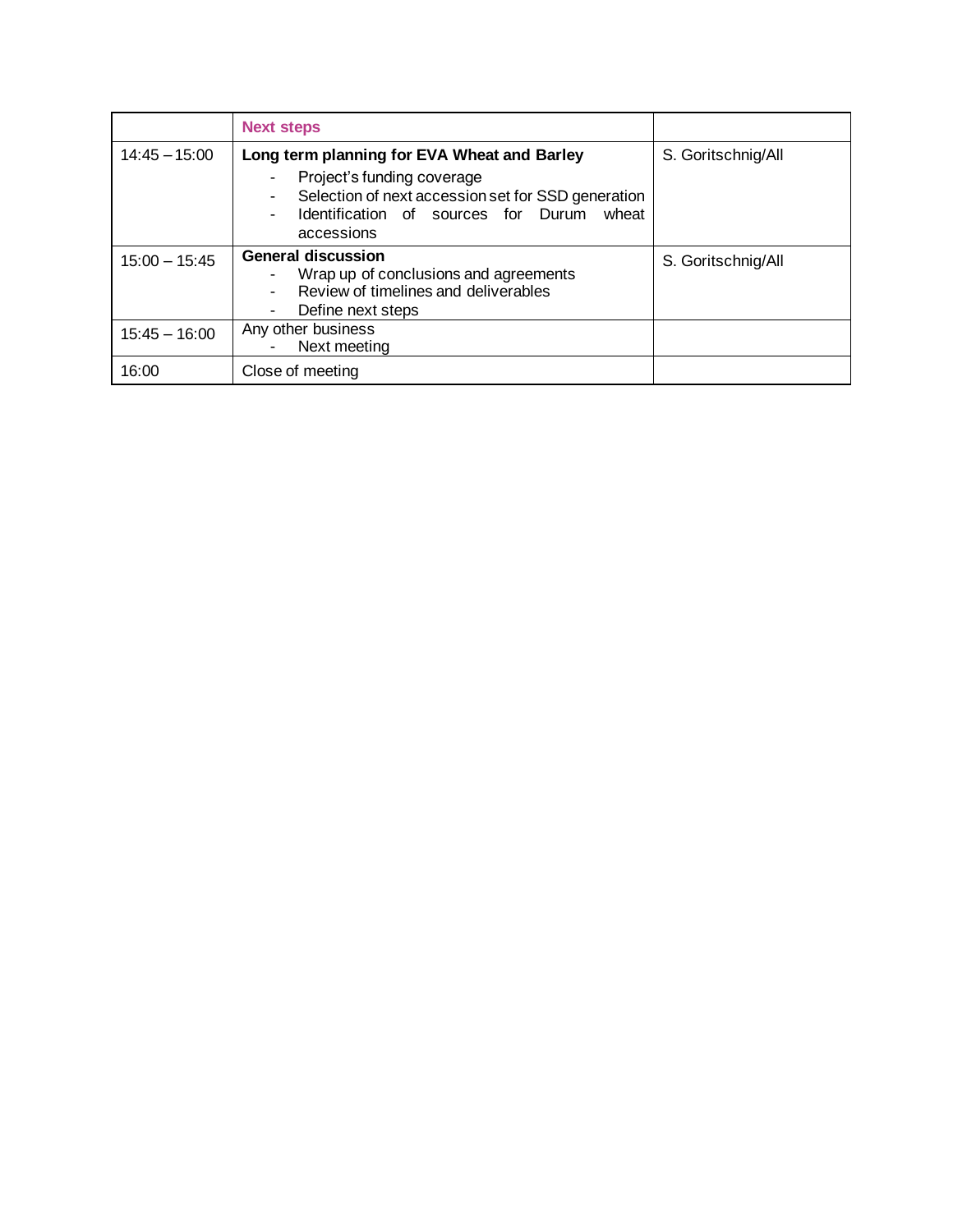# <span id="page-14-0"></span>**Appendix 2: Action list**

| $\#$            | Section          | Task                                                                    | Responsible                | Due date    |
|-----------------|------------------|-------------------------------------------------------------------------|----------------------------|-------------|
| $\overline{1}$  | 2.2              | Provide data from evaluation trials 2021,                               | All evaluators             | <b>ASAP</b> |
|                 |                  | using data collection templates                                         |                            |             |
| $\overline{2}$  | $\overline{3.1}$ | Finalize spring crop lists for 2 <sup>nd</sup> round of                 | S. Goritschnig             | 15.11.2021  |
|                 |                  | evaluations                                                             |                            |             |
| 3               | $\overline{4.1}$ | prepare a data flow map between AGENT                                   | S. Goritschnig             | 18.11.2021  |
|                 |                  | and EVA                                                                 |                            |             |
| $\overline{4}$  | 2.2              | Prepare Survey on capacity for trials with                              | S. Goritschnig             | 30.11.2021  |
|                 |                  | artificial inoculation and traits scoring scales                        |                            |             |
| 5               | 2.4              | Finalize sample lists for second batch of                               | S. Goritschnig, D.         | 30.11.2021  |
|                 |                  | genotyping                                                              | Barabaschi,<br>А.          |             |
|                 |                  |                                                                         | Serfling, J. Orabi         |             |
| 6               | $\overline{3.2}$ | Check standard protocols used by AGENT                                  | S. Goritschnig             | 30.11.2021  |
|                 |                  | for biotic and abiotic stresses                                         |                            |             |
| $\overline{7}$  | $\overline{3.2}$ | Discuss Data sharing between AGENT and                                  | S.<br>Goritschnig/L.       | 30.11.2021  |
| 8               | $\overline{2.2}$ | EVA during AGENT GA                                                     | Maggioni<br>All evaluators | 31.12.2021  |
|                 |                  | Respond to survey on capacity for trials with<br>artificial inoculation |                            |             |
| 9               | $\overline{2.2}$ | Update information on trial capacity and                                | All evaluators             | 31.12.2021  |
|                 |                  | deadlines                                                               |                            |             |
| 10              | $\overline{2.2}$ | Archive copies of SMTAs used for seed                                   | All senders and            | 31.12.2021  |
|                 |                  | exchange                                                                | recipients of seeds        |             |
| 11              | $\overline{2.2}$ | Review standard protocols and scoring                                   | S. Goritschnig and         | 31.12.2021  |
|                 |                  | scales                                                                  | A. Serfling                |             |
| 12              | $\overline{3.1}$ | Distribute seeds of spring crops to evaluators                          | Orabi,<br>J.<br>А.         | 31.12.2021  |
|                 |                  |                                                                         | Serfling                   |             |
| $\overline{13}$ | $\overline{3.2}$ | Finalize spring crop list for AGENT                                     | S. Goritschnig             | 31.12.2021  |
|                 |                  | accessions and coordinate distribution to                               |                            |             |
|                 |                  | multipliers                                                             |                            |             |
| 14              | $\overline{4.1}$ | Identify analysis leads for barley for Nordic                           | S. Goritschnig             | 31.12.2021  |
|                 |                  | and Central zones                                                       |                            |             |
| 15              | 4.1              | Establish Data analysis working group,                                  | S. Goritschnig             | 31.12.2021  |
|                 |                  | including analysis leads for different crops                            |                            |             |
|                 |                  | from all zones                                                          |                            |             |
| 16              | 4.2              | Identify analysis lead for wheat in Nordic                              | S. Goritschnig             | 31.12.2021  |
|                 |                  | zone                                                                    |                            |             |
| 17              | 5                | Curate data from first evaluations 2021 and                             | S. Goritschnig/S.          | 31.12.2021  |
|                 |                  | upload to EURISCO-EVA intranet                                          | Kumar                      |             |
| $\overline{18}$ | $\overline{5}$   | Provide access to EURISCO-EVA intranet to                               | Goritschnig<br>S.          | 31.12.2021  |
|                 |                  | all partners                                                            | S.Kumar                    |             |
| 19              | 5                | QC analysis of first evaluations 2021 on                                | Analysis leads for         | 28.2.2022   |
|                 |                  | <b>EURISCO EVA intranet</b>                                             | crops/geographic           |             |
|                 |                  |                                                                         | zones                      |             |
| 20              | $\overline{6}$   | Organize virtual meeting on data analysis                               | S. Goritschnig             | 15.03.2022  |
| 21              | $\overline{6}$   | Organize in person annual meeting, location                             | S. Goritschnig             | 31.05.2022  |
|                 |                  | tbd                                                                     |                            |             |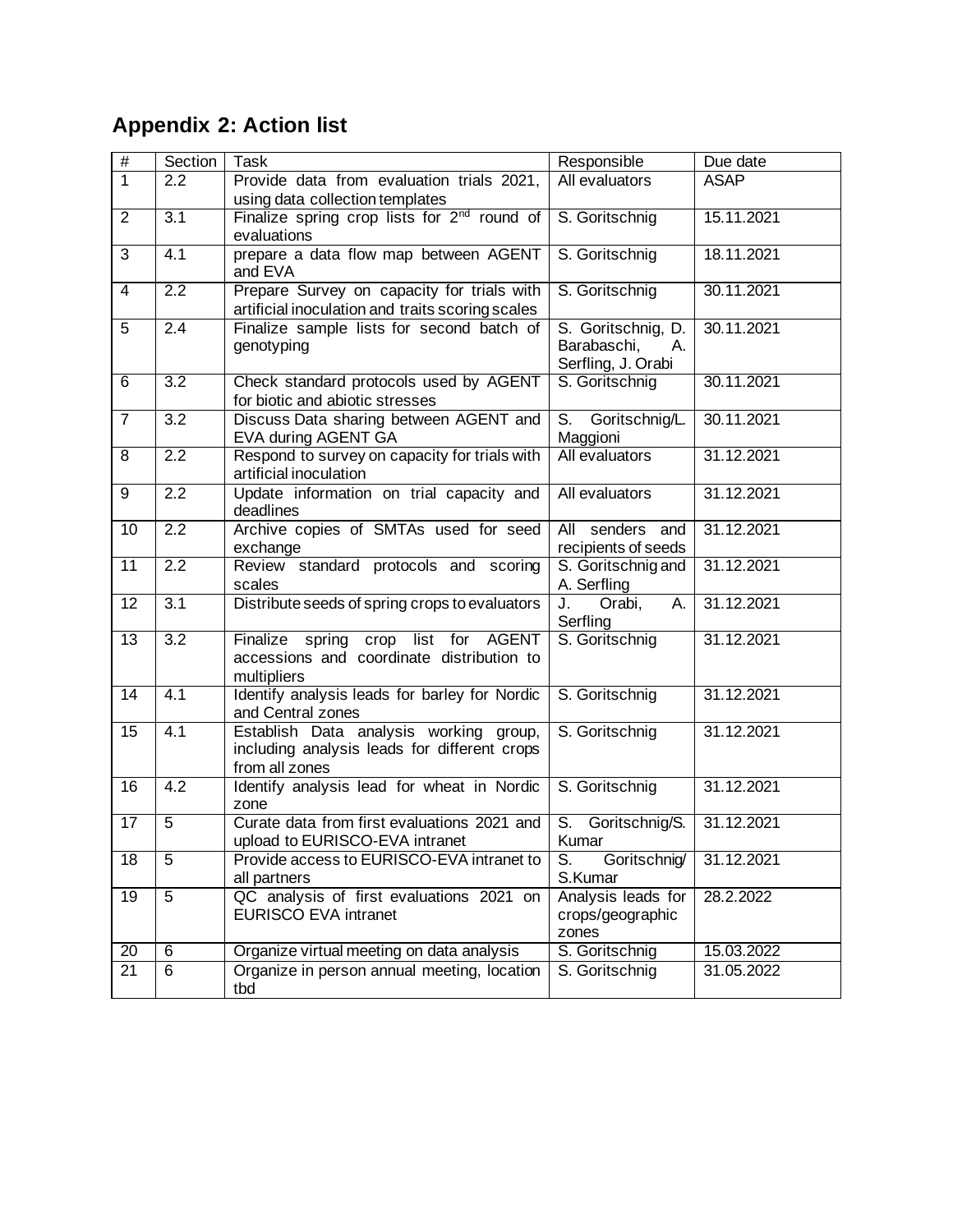### <span id="page-15-0"></span>**Appendix 3: Participants list**

Muath Alsheikh Graminor Bjørke Gård, Hommelstadvegen 60 2322 Ridabu **Norway** Email: [muath.alsheikh@graminor.no](mailto:muath.alsheikh@graminor.no) 

Külli Annamaa Estonian Crop Research Institute (ECRI) J. Aamisepa 1 48309 Jõgeva **Estonia** Email: [kylli.annamaa@etki.ee](mailto:kylli.annamaa@etki.ee) 

Ulrike Avenhaus W. von Borries-Eckendorf GmbH & Co. KG Hovedisser Str. 94 33818 Leopoldshoehe Germany Email: [U.Avenhaus@wvb-eckendorf.de](mailto:U.Avenhaus@wvb-eckendorf.de) 

Delfina Barabaschi CREA - Centro di Ricerca Genomica e **Bioinformatica** Fiorenzuola d'Arda, Piacenza Italy Email: [delfina.barabaschi@crea.gov.it](mailto:delfina.barabaschi@crea.gov.it) 

Riccardo Bocci Rete Semi Rurali via di Casignano 25 Scandicci (FI) 50018 Italy Email: riccardo.bocci@semirurali.net

Mara Bleidere Institute of Agricultural Resources and Economics - AREI Zinātnes street 2 4126 Priekuli, Priekuli district Latvia Email: [mara.bleidere@arei.lv](mailto:mara.bleidere@arei.lv)

Susanna Boxberger Ackermann Saatzucht GmbH & Co. KG Marienhofstraße 13 94342 Irlbach **Germany** Email: [boxberger@sz-ackermann.de](mailto:boxberger@sz-ackermann.de)

Taner Bozkurt Tekfen Tarim Kultur Mahallesi Budak Sokak 34340 Ulus Besiktas Istanbul **Turkey** Email: [taner.bozkurt@tekfen.com.tr](mailto:taner.bozkurt@tekfen.com.tr) Gintaras Brazauskas Lithuanian Research Centre for Agriculture and Forestry Instituto av. 1 58344 Akademija, Kedainiai reg. Lithuania Email: [gintaras.brazauskas@lammc.lt](mailto:gintaras.brazauskas@lammc.lt)  Ruth Bryant RAGT R2N Grange Road Ickleton, Essex, CB101TA United Kingdom Email: [rbryant@ragt.fr](mailto:bryant@ragt.fr)  Luigi Cattivelli Agricultural Research Council of Italy 29017 Fiorenzuola d'Arda Italy Email: [luigi.cattivelli@entecra.it](mailto:luigi.cattivelli@entecra.it)  Arzu Çelik Oguz Ankara Üniversity Faculty of Agriculture Bitki Koruma Bölümü, Dışkapı Ankara 06110 Email: acelik@agri.ankara.edu.tr Noam Chayut John Innes Centre Norwich Research Park Norwich NR4 7UH United Kingdom Email: [Noam.Chayut@jic.ac.uk](mailto:Noam.Chayut@jic.ac.uk)  Sabine Christensen Nordic Seed Kornmarken 1 Galten 8464 Denmark Email: sach@nordicseed.com Ana Rita Costa Instituto Nacional de Investigação Agrária e Veterinária (INIAV) Apdo 6 Estrada de Gil Vaz Elvas 7351-901 **Portugal** Email: [rita.costa@iniav.pt](mailto:rita.costa@iniav.pt) Emmanuelle Dyrszka **Syngenta** 1228, Chemin de l'Hobit 31790 Saint-Sauveur FranceEmail[:emmanuelle.dyrszka@syngenta.com](mailto:emmanuelle.dyrszka@syngenta.com)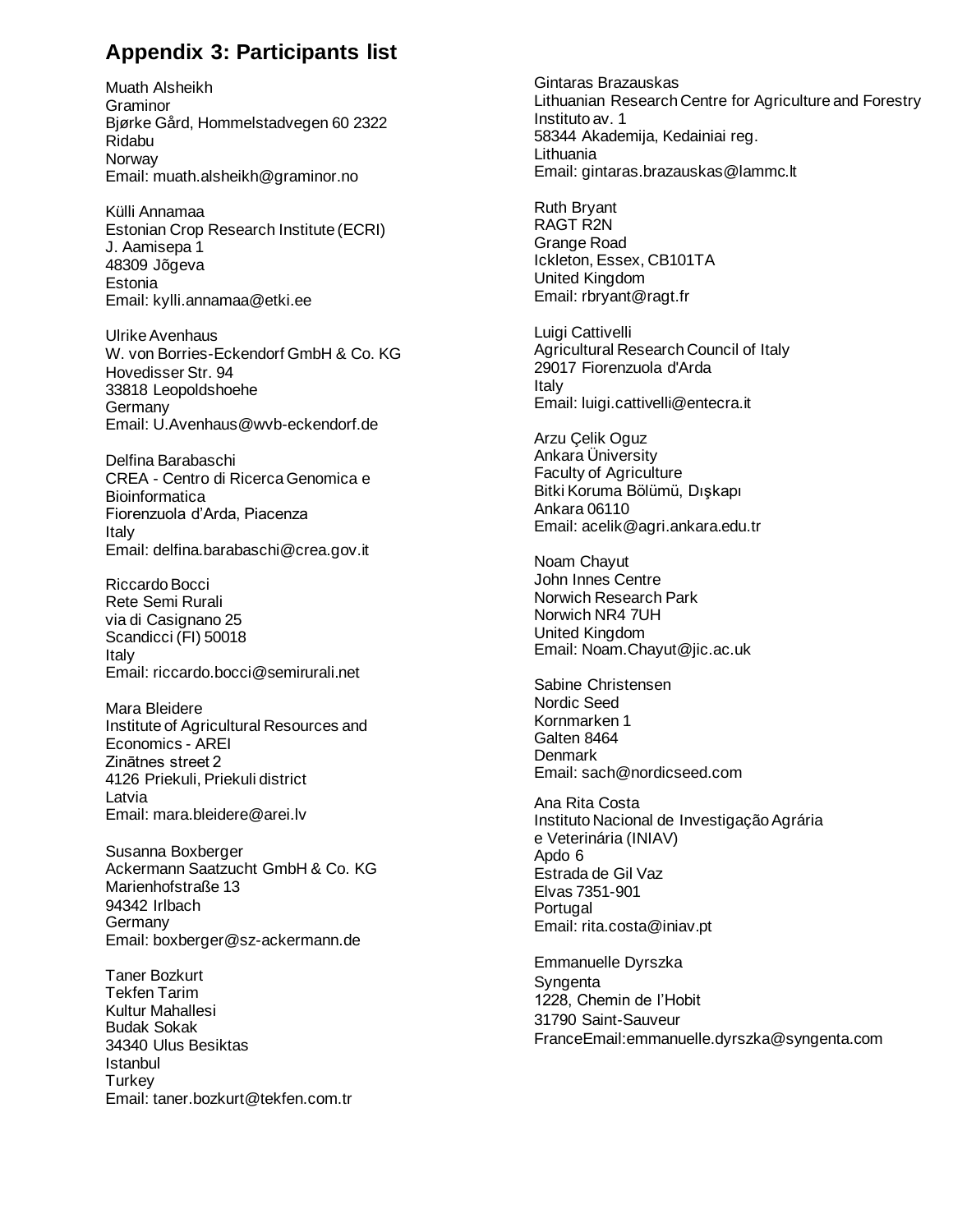Namuk Ergun Field Crops Central Research Institute Sehit Cem Ersever Cad. NO:9-11 06170 Yenimahalle Ankara **Turkey** Email: [namuk.ergun@tarimorman.gov.tr](mailto:namuk.ergun@tarimorman.gov.tr)

Mariella Finetti Sialer IBBR-CNR Via Amendola 165/A 70126 Bari Italy Email: [mariella.finetti@ibbr.cnr.it](mailto:mariella.finetti@ibbr.cnr.it)

Tanja Gerjets German Federation for Plant Innovation (GFPi) Kaufmannstrasse 71-73 53115 Germany Email: [tanja.gerjets@bdp-online.de](mailto:tanja.gerjets@bdp-online.de) 

Andrii Gorash Lithuanian Research Centre for Agriculture & Forestry Instituto al. 1 Akademija LT-58344 Kedainjai Lithuania Email: andrii.gorash@lammc.lt

Anja Hanemann Saatzucht Josef Breun GmbH & Co. Amselweg 1 91074 Herzogenaurach **Germany** Email: [hanemann@breun.de](mailto:hanemann@breun.de) 

Pavol Hauptvogel National Agriculture and Food Centre Research Institute of Plant Production Bratislavská cesta 122 921 68 Piešťany Slovakia Email: [pavol.hauptvogel@nppc.sk](mailto:pavol.hauptvogel@nppc.sk) 

Markus Herz Bavarian Research Center for Agriculture Institute for Crop Science and Plant Breeding Wheat and Oat Breeding Am Gereuth 6, 85354 Freising **Germany** Email: Markus.herz@lfl.bayern.de

Hrannar Smári Hilmarsson Agricultural University of Iceland 112 Reykjavik Iceland Email: hrannar@lbhi.is

Vojtech Holubec Crop Research Institute Drnovská 50716106 Praha 6 Ruzyně Czech Republic Email: [holubec@vurv.cz](mailto:holubec@vurv.cz)  Anne Ingver Estonian Crop Research Institute J. Aamisepa 1 Jõgeva 48309 **Estonia** Email: [anne.ingver@etki.ee](mailto:anne.ingver@etki.ee) Elena Ivandi Estonian Crop Research Institute Jõgeva alevik, 48309 Jõgeva maakond **Estonia** Email: [elena.ivandi@etki.ee](mailto:elena.ivandi@etki.ee) Ahmed Jahoor Nordic Seed Kornmarken 1 8464 Galten **Denmark** Email: [ahja@nordicseed.com](mailto:ahja@nordicseed.com)  Marja Jalli Natural Resources Institute Finland (Luke) Viikinkaari 4 00790 Helsinki Finland Email: [marja.jalli@luke.fi](mailto:marja.jalli@luke.fi) Constantin Jansen Graminor AS Bjørke Gård, Hommelstadvegen 60 2322 Ridabu Norway Email: constantin.jansen@graminor.no Linda Kærgaard Nielsen Sejet Plantbreeding, Horsens Norremarksvej 67 8700 Horsens **Denmark** Email: [lkn@sejet.dk](mailto:lkn@sejet.dk) Aziz Karakaya Ankara Üniversity

Faculty of Agriculture Bitki Koruma Bölümü, Dışkapı Ankara 06110 **Turkey** Email: azizkarakaya@hotmail.com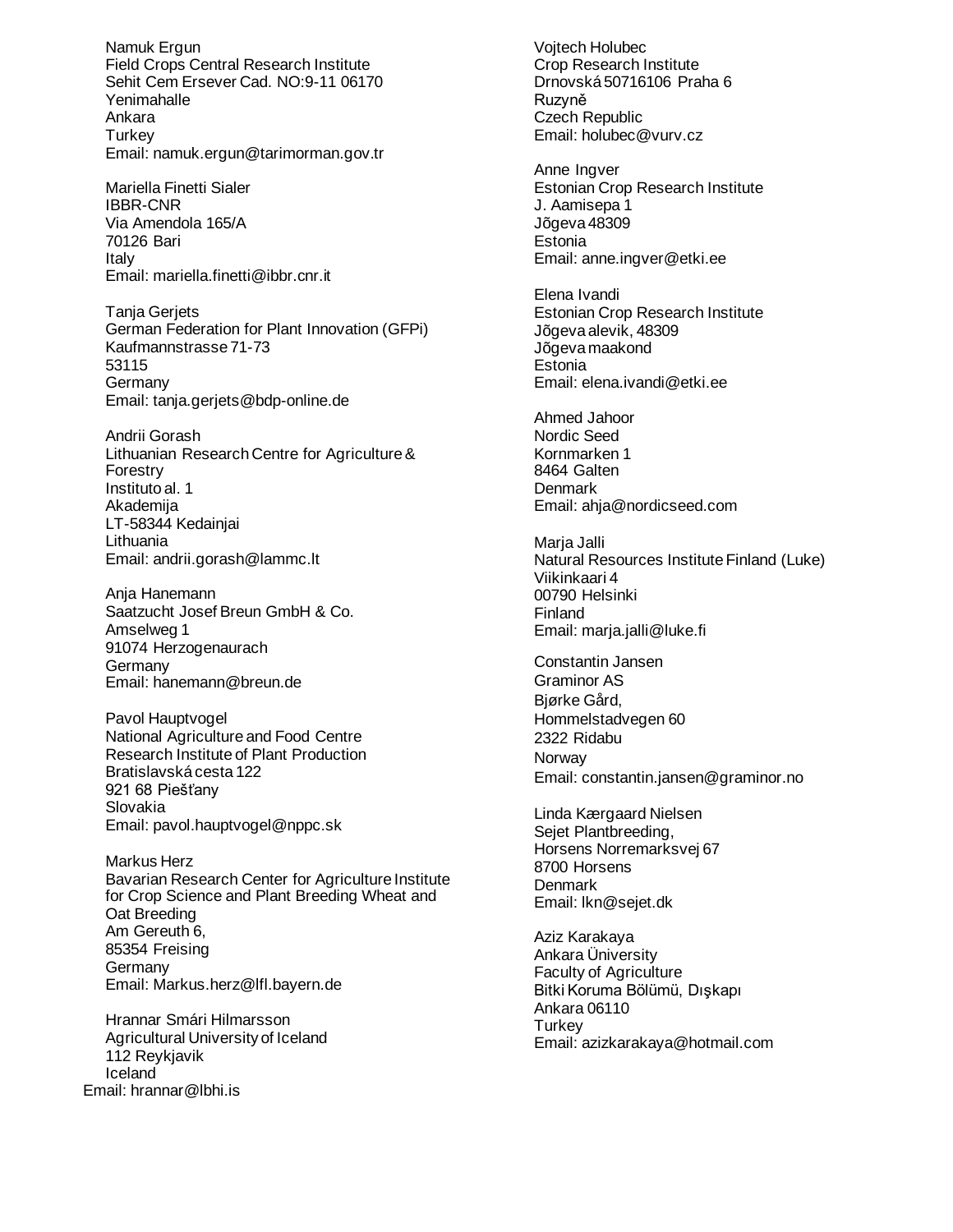Michael Koch Deutsche Saatveredelung AG Thueler Str. 30 33154 Salzkotten **Germany** Email: [michael.koch@dsv-saaten.de](mailto:michael.koch@dsv-saaten.de) 

Suman Kumar Leibniz Institute of Plant Genetics and Crop Plant Research (IPK) Corrensstrasse 3 06466 Seeland **Germany** Email: [kumar@ipk-gatersleben.de](mailto:kumar@ipk-gatersleben.de)

Vahur Kukk Estonian Crop Research Institute (ECRI) J. Aamisepa 1 48309 Jõgeva Estonia Email: vahur.kukk@etki.ee

Constance Lavergne Limagrain Rue Henri Mondor 63360 Saint Beauzire France Email: [constance.lavergne@limagrain.com](mailto:constance.lavergne@limagrain.com)

Žilvinas Liatukas Lithuanian Research Centre for Agriculture and Forestry Akademija, Kedainiai distr LT-58344 Lithuania Email: Zilvinas.Liatukas@lammc.lt

Outi Manninen Boreal Plant Breeding Ltd Myllytie 10 Jokioinen 31600 Finland Email: outi.manninen@boreal.fi

Paola Mantovani Societa Produttori Sementi - SYNGENTA via Macero,1 40050 Argelato (Bologna) Italy Email: [paola.mantovani@syngenta.com](mailto:paola.mantovani@syngenta.com)

Martin Mascher IPK Gatersleben - Leibniz Institute of Plant Genetics and Crop Plant Research Corrensstrasse 3 Gatersleben 6466 **Germany** Email: mascher@ipk-gatersleben.de

Andrea Massi Società Produttori Sementi - SYNGENTA via Macero,1 40050 Argelato (Bologna) Italy Email: [andrea.massi@syngenta.com](mailto:andrea.massi@syngenta.com)

Elisabetta Mazzucotelli CREA-GB Via S. Protaso 302 Fiorenzuola d'Arda 29017 Italy Email: [elisabetta.mazzucotelli@crea.gov.it](mailto:elisabetta.mazzucotelli@crea.gov.it) Tarja Niemelä Boreal Breeding Ltd Myllytie 10 Jo kioinen 31600 Finland Email: tarja.niemela@boreal.fi Alexis Oger Syngenta France S.A.S. Le Jardin des Entreprises 2 avenue Gustave Eiffel CS 40346 28 000 CHARTRES Cedex - France Email: alexis.oger@syngenta.com Klaus Oldach KWS Lochow GmbH Ferdinand-von-Lochow Str. 5 29303 Bergen **Germany** Email: [klaus.oldach@kws.com](mailto:klaus.oldach@kws.com)  Jihad Orabi Nordic Seed Kornmarken 1 8464 Galten Denmark Email: [jior@nordicseed.com](mailto:jior@nordicseed.com)  Simon Orford The John Innes Centre Norwich Research Park NR4 7UH Norwich United Kingdom Email: [simon.orford@jic.ac.uk](mailto:simon.orford@jic.ac.uk) Matteo Pettit Rete Semi Rurali via di Casignano 25 Scandicci (FI) 50018 Italy Email: [matteo.petitti@semirurali.net](mailto:matteo.petitti@semirurali.net) Alice Royer **Syngenta** 57 Chemin des Amandiers Beauzell 31779 France Email: [alice.royer@syngenta.com](mailto:alice.royer@syngenta.com) Beate Schierscher-Viret Agroscope Route de Duillier 50 1260 Nyon 1 **Switzerland** Email: beate.schierscher- [viret@agroscope.admin.ch](mailto:beate.schierscher-%20viret@agroscope.admin.ch)